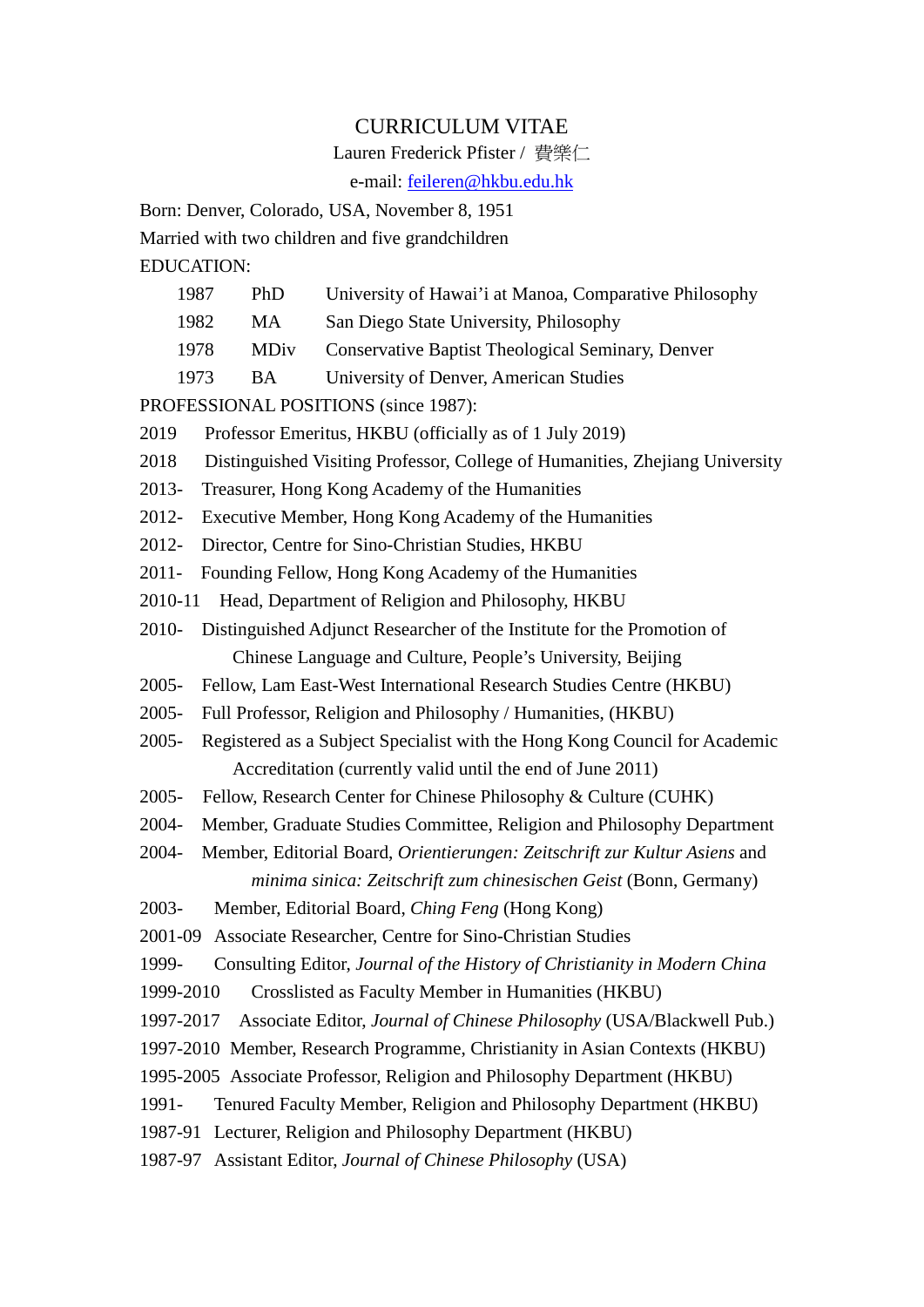### TEACHING:

### *Classes Teaching or Taught at HKBU* – Undergraduate Classes:

World Religions: An Introduction; World Religions and the Meaning of Life; Confucianism; Daoism; Confucian-Christian Dialogue and Interaction; Philosophy of Christian Religion; Major Biblical Themes; Approaches to the Study of Religion; Religion in Modern Society; Religion in Secular Society; Philosophy of Religion; Christianity and Asian Cultures; Give and Forgive: Christian Perspectives; Survey of Jewish and Christian Scriptures.

Introduction to Philosophy; Major Streams in Western Philosophy; Major Streams in Chinese Philosophy; Great Thinkers on Life; Man in the Modern World; Human Self-Discovery; Science, Technology, and Society; East-West Philosophy (team taught); The Story of Chinese Philosophy (in Cantonese and English), The Story of Western Philosophy, Moral Leadership, Existence and Reality; Virtuous Living in a Virtual World, Moral Heroes in an Immoral World; Understanding Chinese Philosophy, Discerning Worldviews.

Graduate Classes: Readings in Traditional Chinese Religious Texts; Readings in Classical Chinese Philosophical Texts; (for the Master of Liberal Arts and Ethics) Cross-modular Topics in Liberal Studies (focusing on Independent Enquiry); (for the Master of Ethics and Public Affairs) Human Rights in a Multi-cultural World (with Prof. Kwan Kai-Man)

### *Classes taught in other institutions in Hongkong:*

Philosophy of Religion; Religion, Philosophy and Practice in Confucian, Buddhist, and Daoist Education; History of Western Civilization; History of Confucian-Christian Dialogue.

### *Classes taught in Overseas Institutions:*

(Doctoral level, Bonn University, Winter 2000) James Legge and the  $19<sup>th</sup>$ Century Construction of Sinological Orientalism; (Doctoral level, Bonn University, Spring 2001); Selected Studies in Oing Dynasty and 20<sup>th</sup> Century Ruist Philosophy; (Graduate Level, Berne University, Winter 2007) Critical Reflections on Ruist and Daoist Religions

**PhD Students Co-supervised at HKBU:** 4 Students (currently); 7 students so far. *MPhil Students Supervised at HKBU:* 0 Student (currently); total: 2 student so far. *LEWI Resident Graduate Student Supervision at HKBU*: 8 students (4 PhD, 4 MA) *External Examining:*

PhD Dissertations 6 (Chinese University of Hong Kong, 2000 and 2014; University of Hong Kong, 2007 and 2011; two from Hebrew University of Jerusalem, 2009); MPhil Theses 3 (University of Hong Kong, 1991, 1993 and 2010)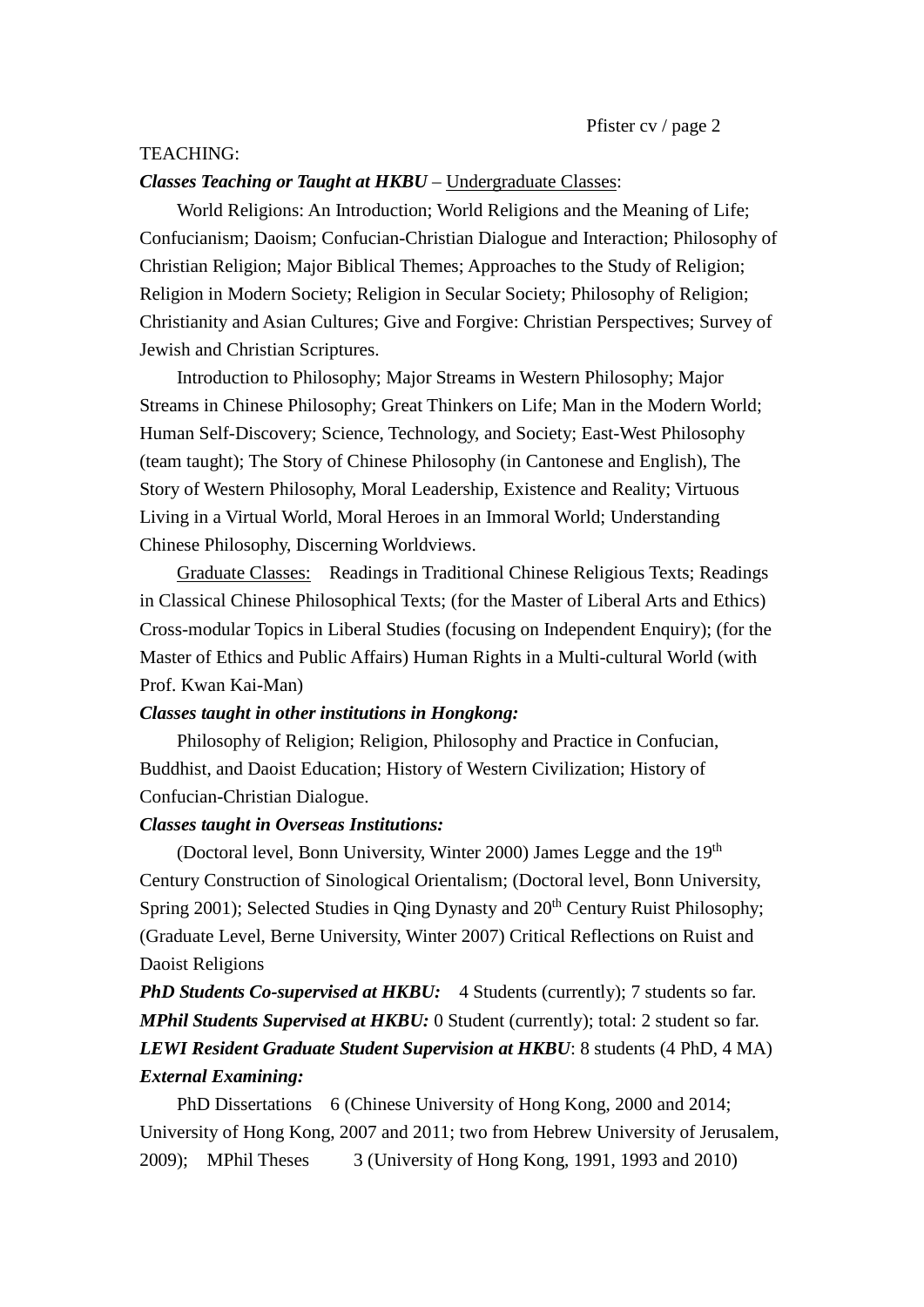# *BA Honours Projects Advised [and those Evaluated]:*

Since 1991, 47 projects (10 in English; 37 in Chinese) advised, [5 English and 32 Chinese evaluated as Second Reader], all but four from Religious Studies Course.

MAJOR FELLOWSHIPS AND HONOURS:

- 2018 Distinguished Visiting Professor, College of Humanities, Zhejiang University 浙江大学人文学院海外特约客座教授 (May/June 2018)
- 2015 Commended as producing "Outstanding Scholarship" in the Faculty of Arts, Hong Kong Baptist University (2 March 2015)

2011 Founding Fellow, The Hong Kong Academy of the Humanities

- 2008 Visiting Professor, Philosophy Department, East China Normal University (for two months, March and April 2008)
- 2007-2008 Visiting Professor and Researcher, Institute of the Science of Religion (*Institut für Religionswissenschaft*), Berne University
- 2005 Visitor (one summer month), Center for Applied Philosophy and Public Ethics (CAPPE), Melbourne University, Australia
- 2005 Award: "Outstanding Books of 2004 for Mission Studies" for *Striving for the Whole Duty of Man* in the *International Bulletin for Missionary Research* (Yale University), 29:1 (January 2005), p. 43.
- 2000-01 Deutsche Forschungsgemeinschaft Fellowship for Visiting Professorship at the Sinology Seminar, Bonn University, Germany
- 2000 Two month Visiting Fellowship at the School of Philosophy, University of New South Wales, Sydney, Australia (starting July 2000)

- MAJOR GRANTS:
- 2015-2018 RGC Grant for studies on the lives and works of two French Jesuit *missionnaires savants* in China: Séraphin Couvreur 顧賽芬 (1835-1919) and Léon Wieger 戴遂良 (1856-1933)
- 2013-2015 Interdisciplinary Grant for Creating a World-class Sinological Library (Translations of Classical Chinese texts and Sinologists'Works in Chinese Media)
- 2005-2008 Earmarked Research Grant for Richard Wilhelm 衛[尉]禮賢 Research (Hong Kong Government's Commission for ERG)
- 2005-2007 Grant for Translating Legge Book (HKBU Faculty Research)

2003-2004 Germany/Hong Kong Joint Research Grant, Missionary-Scholars

Richard Wilhelm 衛[尉]禮賢 (1873-1930) and James Legge 理雅各 (1815-1897)

- 1993-96 National Endowment for the Humanities (USA), Legge Project
- 1992-97 Research Grant Commission (Hong Kong), Legge 理雅各 Project

<sup>1998</sup> Short-term Fellowship to Manchester College, Oxford (HKBU)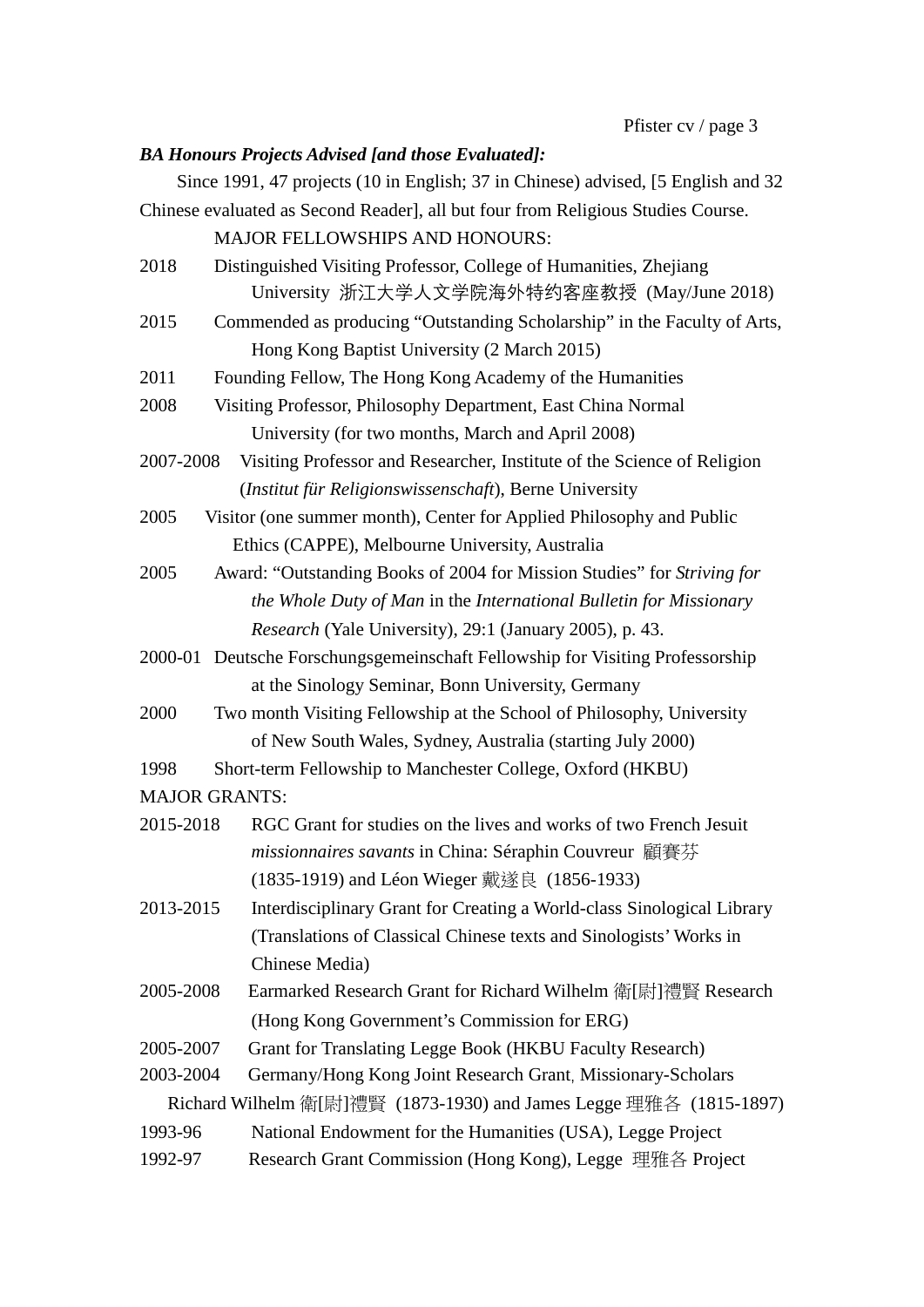# WRITINGS AND PROJECTS:

### *Monographs and Collaborations:*

*Striving for 'The Whole Duty of Man': James Legge (1815-1897) and the Scottish Protestant Encounter with China.* Vol. 34 in the Scottish Studies International Series edited by Horst W. Drescher (Frankfurt am Main: Peter Lang, 2004). Two volumes, totaling 758 pages. Awarded "Outstanding Book of 2004" Award by the International Bulletin of Missionary Research in January 2005. 《翻译的跨学科研究方法论——费乐仁汉学家研究选论》, edited by Yuē Fēng 岳峰 (Xiàmén 廈門: Xiàmén University Press 廈門大學出版社, 2016). Translated by Yuē Fēng, Liú Wěi 劉瑋, Chén Róngfēng 陳榕烽, Lín Fēng 林風, Lín Lín 林琳 and Zhāng Língyún 張凌雲. Total length: 314 Pages. Part of a national research project on "Missionary Translators' Translations of Confucian Works" / 在世俗與宗教之間走銅絲 : 傳教士譯介儒經研究 (funded by the Chinese National Ministry of Education, project # 12YJA740100).

### *Monographs accepted for publication, currently in process of revision/review:*

- *Vital Post-Secular Perspectives on Chinese Philosophical Issues*, for Lexington Press, second revised draft submitted in late January 2019 (142,000 English words. Obtaining blind peer review of this draft at this time.
- edited volume for Monumenta Serica (Germany) in their Collectanea Serica Series: *Polyglot from the Far Side of the Moon: The Life and Works of Solomon Caesar Malan (1812-1894)*, final draft to be submitted in late February 2019 / early March 2019.

## Worked on but not yet Published:

- Collaborative Translation Project: Feng Youlan, *A History of Twentieth Century Chinese Philosophy*, translated and annotated by Du Youliang, Gao Wangzhi, Diane B. Obenchain, Zhao Fusan, and Lauren Pfister. [Original work: 馮友蘭著 «中國現代哲學史» (1992)] Manuscript initially revised in early 2000; further revisions made in 2018, so that suitable American publisher being sought in 2019.
- Edited volume in English on Richard Wilhelm's life and works, completed by the International Richard Wilhelm Research Team, which include Wolfgang Kubin, Thomas Zimmer, Lydia Gerber, Sun Lixin, Wilhelm Matzat and Lauren Pfister. Tentatively entitled *Out of the Soul of Ancient China: Explorations of Richard Wilhelm's Mission*, being prepared for Washington University Press. Planned submission in Summer 2017.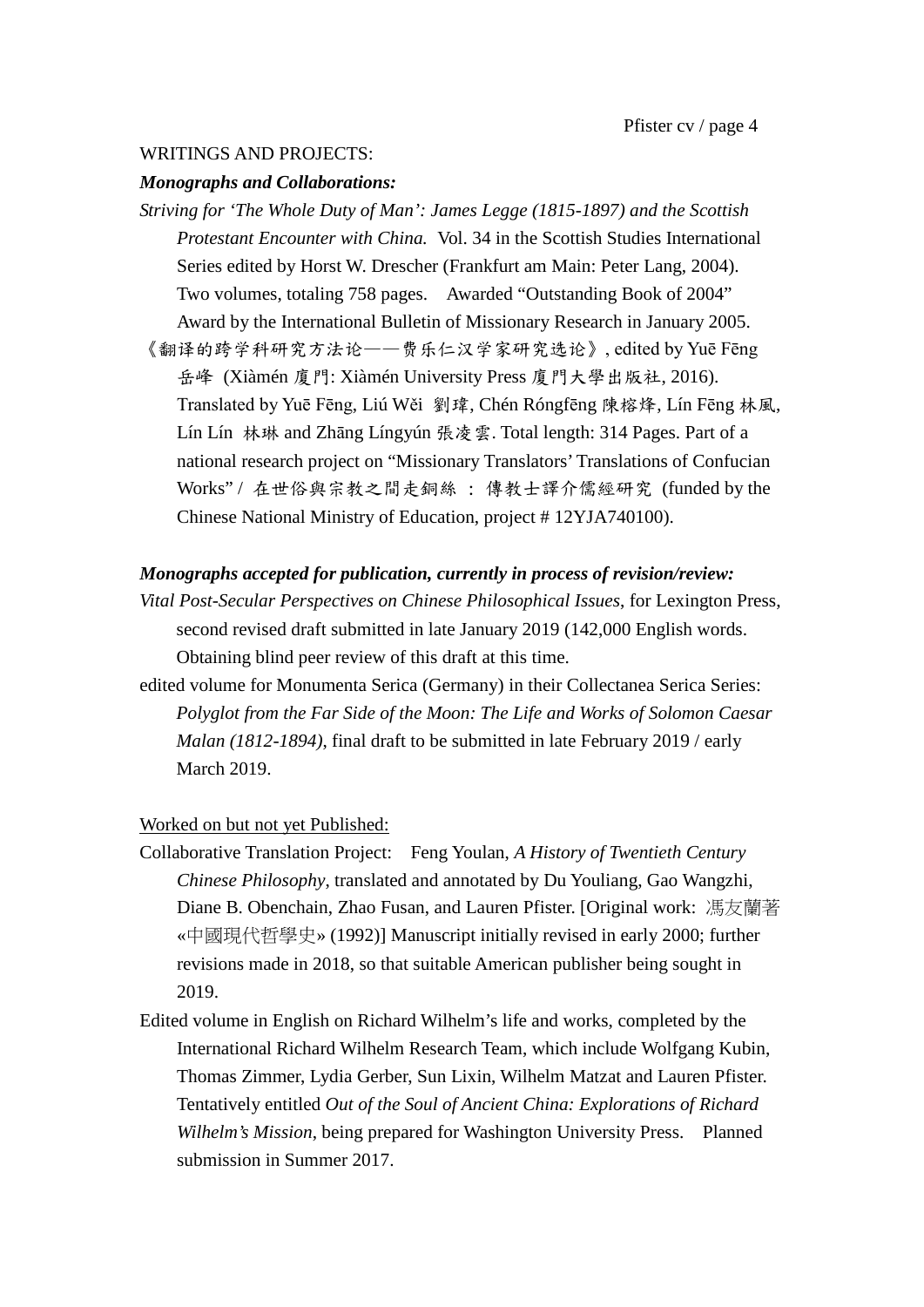Chinese translation of *Striving for 'The Whole Duty of Man'* produced in collaboration with Lee Shen, Chen Kepei and Ginny Chan Ying-king. Including Chinese glossary and some slight revisions.

# *Registered Course Packs Created:*

RP 1380 Moral Leadership (30 articles), for Winter/Spring 2005. Hong Kong: The Hong Kong Reprographic Rights Licensing Society Limited, #HCP002005BU

RP 1380 / RP 2180 Moral Leadership (19 articles), for Winter/Spring 2006. Hong Kong: The Hong Kong Reprographic Rights Licensing Society Limited, #HCP060003BU and #HCP060004BU (republished for Winter/Spring 2007)

REL2340 Existence and Reality (21 articles), for Winter/Spring 2006. Hong Kong: The Hong Kong Reprographic Rights Licensing Society Limited, #HCP060007BU (republished for Winter/Spring 2007)

RP 1380 Moral Leadership (16 articles), for Fall 2009. Hong Kong: The Hong Kong Reprographic Rights Licensing Society Limited, #HCP080116BU.

# *Current Collaborative Research Projects:*

The Collected Works of the Rev. Ho Tsun-sheen (He Jinshan 何进善牧师), with colleagues and PhD students in the College of Humanities at Zhejiang University, coordinated under the supervision of Prof. Liang Hui 梁慧.

Assessing the English renderings of Chinese classical poetry by Prof. Xu Yuanchong 许渊冲, initiated with Prof. Yue Feng 岳峰 from Fujian Normal University 福建师范大学. Initial work done on his relatively popular rendering of the *Daodejing* 道德经, put into contrast with another popular portrayal of that same text by the American poet, translator (in other languages, but not in Chinese), and writer, Stephen Mitchell.

Preparing a scholarly annotated English rendering of the *Gongyang* 公羊传 and *Guliang* 谷梁传 Commentaries to *The Spring and Autumn Annals* 春秋. Working in conjunction with Prof. Shao Dongfang 邵东方, Chief, Asian Division of the Library of Congress, Washington D.C., and the elderly scholar from Beijing Normal University 北京师范大学, Prof. Liu Jiahe 刘家和. Initial publication interests have been expressed by the University of Washington Press in their new series of English translations of Chinese Classics.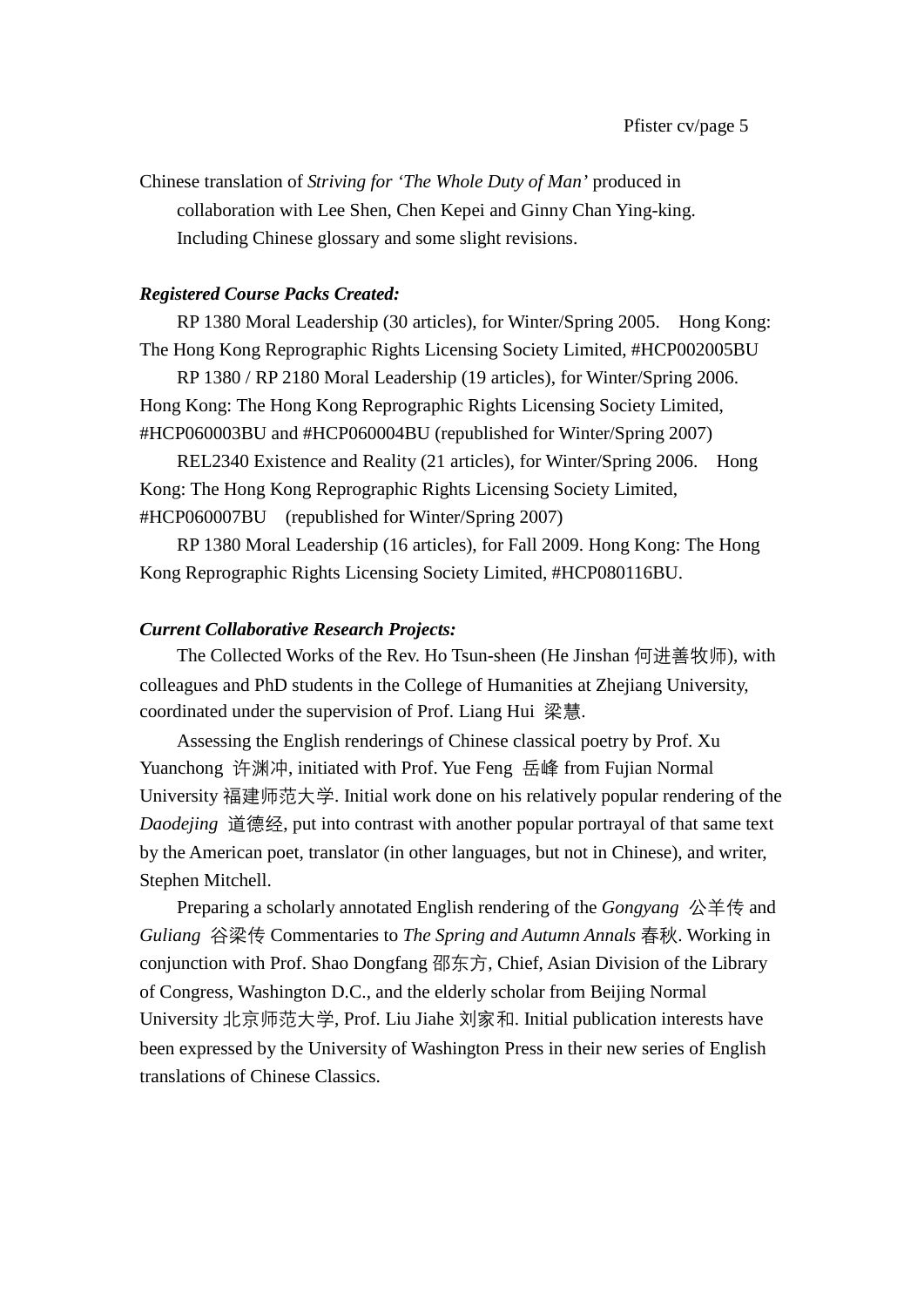### *Editing and Special Contributions* (65 items)**:**

*The Encyclopedia of Language and Linguistics*, Pergamum Press, 2 medium-sized articles on Confucianism and Chinese theological terms, 1994.

Chan Sin-wai and David E. Pollard, eds., *An Encyclopedia of Translation: Chinese-English, English-Chinese Translation*, a major article on James Legge 理雅 各, 401-422. Hong Kong: The Chinese University Press, 1995.

Jonathan Z. Smith, ed., *HarperCollins Dictionary of Religion*, HarperCollins Press, 19 small articles on Confucianism and Christianity in China, 1995.

A. Scott Moreau, ed., *The Evangelical Dictionary of World Missions*, Baker Book House Co., 10 small articles on missionaries to China, Spring 2000.

J. M. Y. Simpson and J. F. A. Sawyer, eds., *Concise Encyclopedia of Language and Religion* (Amsterdam: Elsevier, May 2001), 2 updated and revised articles on "Confucianism" and "Chinese, Translation of theological terms into", pp. 42-46 and pp. 118-122 respectively.

Antonio Cua, ed., *Encyclopedia of Chinese Philosophy* (New York: Routledge, 2003), articles on "Kang Youwei" (pp. 337-341), "Tan Sitong" (pp. 709-712), and "Translation and its Problems" (pp. 734-739).

Xinzhong Yao, ed., *RoutledgeCurzon Encyclopedia of Confucianism*, 2 Volumes (London and NewYork: Routledge and Curzon Press, 2003). Published within 9 short articles and 14 medium sized articles on 20<sup>th</sup> Century Confucianism.

Hillerbrand, Hans J. ed., *Encyclopedia of Protestantism*, 4 Volumes (New York/ London: Routledge, 2004), articles on "James Legge" (Vol. 3, pp. 1076-1079), "Watchman Nee" (Vol. 3, p. 1374) and "Wang Mingdao" (Vol. 4, pp. 1974-1975).

(與潘德榮)〈 成中英論著目錄 (1965~2005.6) 〉(Bilingual Bibliography for Prof. Chung-ying Cheng in a Festschrift prepared for his 70<sup>th</sup> Birthday)載 潘德榮, 主 編 ed. Pān Déróng《本體與詮釋—賀成中英先生 70 壽誕論文專輯》(*Ontology and Hermeneutics: Festschrift for Mr. Chung-ying Cheng on his 70th Birthday*) (上海 Shanghai: 上海社會科學院出版社 Shanghai Social Science Academy,2005 年) , 頁 508 至 532。 (pp. 508-532)

Lauren F. Pfister, ed., *Hermeneutic Thinking in Chinese Philosophy* (Vol. 1 in the Journal Supplement Series to the *Journal of Chinese Philosophy*) (Boston: Blackwell, 2006). 159 pages.

"A Few Basic Reasons Why Issues of Gender are So Significant in the Study of Religions in the 21<sup>st</sup> Century", 《香港浸會大學宗教及哲學學會學術週特刊 - 宗 教與性別 / Gender and Religion》(22-27 January 2007), pp. 1-5.

Lauren F. Pfister, ed., "Modern and Contemporary Chinese Hermeneutics", *Journal of Chinese Philosophy* 34:1 (March 2007). 149 pages.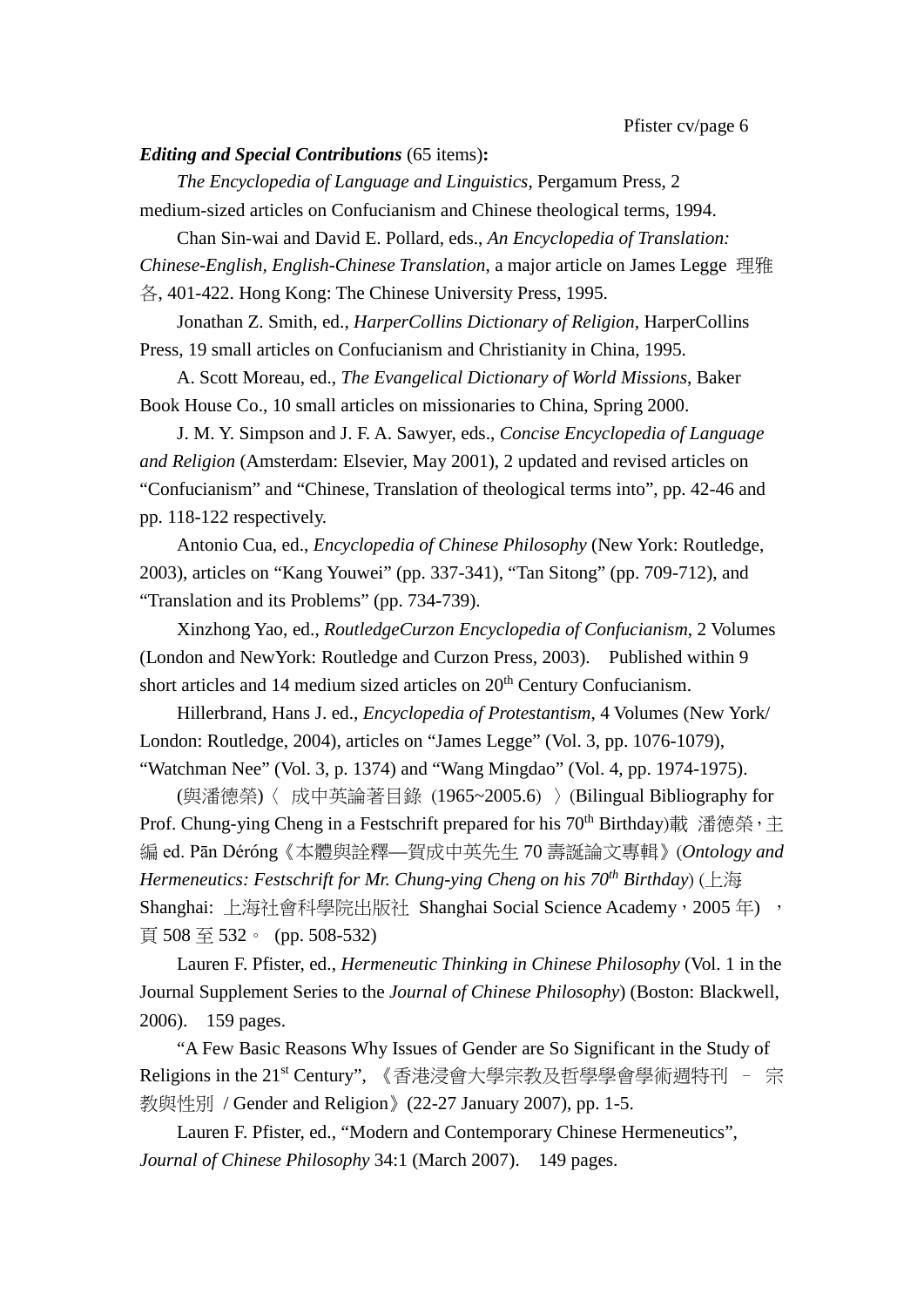Pfister cv/page 7

"Bible Translations and the Protestant 'Term Question' " , "Attitudes towards Chinese Cultures, 1860-1900" and "China's Missionary-Scholars", in R. G. Tiedemann, ed., *Handbook of Christianity in China. Volume Two: 1800 to the Present* (Leiden and Boston: E. J. Brill, 2010), pp. 361-370, 405-416, and 742-765 respectively.

Articles in May Holdsworth and Christopher Munn, eds., *Dictionary of Hong Kong Biography* (Hong Kong: Hong Kong University Press, 2011), including those on John Chalmers (p. 67), Che Kam-kwong (pp. 82-83), Ho Tsun-sheen (pp. 193-194), James Legge (pp. 253-255), Henrietta Shuck (pp. 391-392), and Jehu Lewis Shuck (p. 392).

Consultant for "creative book presentation" and essay on "Why Listen to [the] Past?" for *Wisdom That Sticks*, a set of chopsticks with poignant sayings from the Lunyu in Chinese and English etched onto the top portion of each stick. Prepared in different sets of four sticks: "Confucius: The Cultivated Life – The Wise and the Virtuous" with "Suggestions by Lauren Pfister. Published by the Foreign Language Teaching and Research Press in Beijing, ISBN 978-7-5600-8829-7.

Guest Editor of volume in English as an issue of *Contemporary Chinese Thought*, Vol. 43, No. 3 (Spring 2012) entitled *Expanding Horizons of Religion and European Culture for China: Selected Essays by Zhao Fusan* (translator: Curie Qu Li). 89 pages.

### *Forthcoming Major Works:*

Lauren F. Pfister, ed., *Polyglot from the Far Side of the Moon: The Life and Works of Solomon Caesar Malan (1812-1894)*. To be published by *Monumenta Serica* in its series with Brill. Scheduled for 2017. Three chapters were written by myself alone, while a fourth was written jointly with the Hungarian scholar, Prof. Gyula Paczolay. Manuscript is about 420 pages in length.

Coordinating Editor and translation consultant for a multivolume work (eight to ten volumes) of *James Legge's Selected Works*, being prepared for publication under the chief editorship of Prof. Zhang Xiping of Beijing Foreign Studies University and Lauren Pfister, to be published in 2017.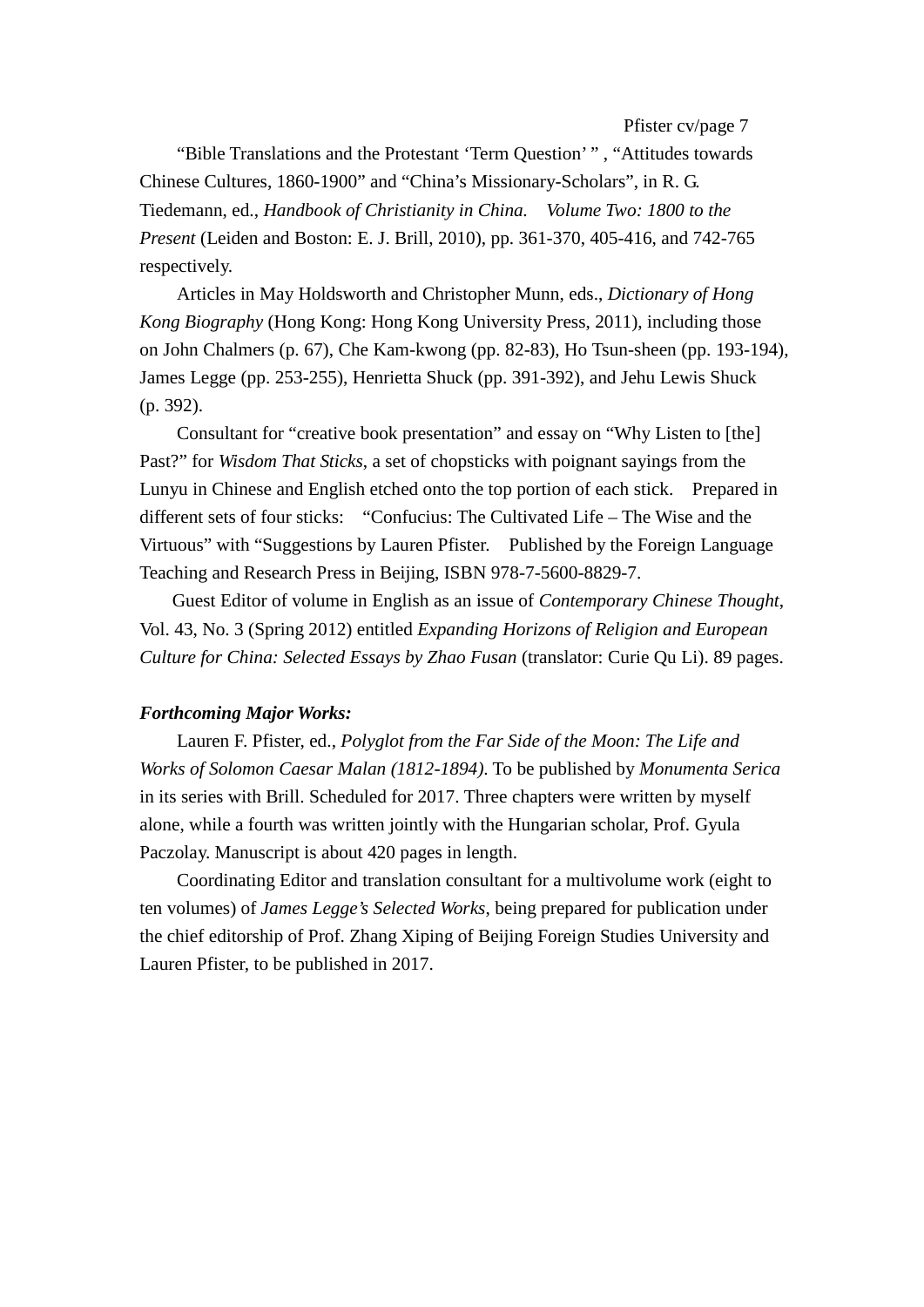# *Other Articles (Beyond Special Contributions):*

Between 1983 to 1994, there were 24 scholarly articles published, but extensive details about these materials are not recorded in the following lists.

Over the years, I have published articles and reviews in the following journals:

《中央研究院中國文哲研究所通訊》,《哲學與文化》, 《儒教研究》,《国际汉 学》, 《世界汉学》,《汉风》,《中国翻译》,《基督教文化学刊》,《建道神學 院學刊》,《神州交流》

*Asian Thought and Society*;

*Berliner China Heft/Chinese History and Society; Bochumer Jahrbuch zur Ostasiensforschung; Buddhist-Christian Studies*; *Bulletin of the History and Philology Institute of the Academia Sinica*; *Bulletin of the School of Oriental and African Studies*; *Bulletin of the Scottish Institute of Missionary Studies*;

*Chinese Graduate School of Theology Journal*; *Chinese Theological Review*; *Ching Feng*; *Contemporary Chinese Thought;*

*Darshana International* (India); *Dao: A Journal of Comparative Philosophy*; *Filozofska Istrazivania* (Yugoslavia);

*History and Culture* (Hong Kong); *The Hong Kong Linguist*; *Humanist Newsletter*; *International Bulletin of Missionary Research*; *International Communication of Chinese Culture*; *The International Journal of Chinese Character Studies* (Shanghai); *Journal of Aesthetics and Art Criticism*; *The Journal of [the Study of] Chinese Characters* (Busan, Korea); *Journal of Chinese Philosophy* (USA); *Journal of Chinese Religions* (USA); *Journal of Classical Sociology*; *Journal of Foguang University: Humanities and Social Sciences Division, Journal of the History of Christianity in Modern China*; *Journal of the Hong Kong Branch of the Royal Asiatic Society*; *Literature and Theology*;

*minima sinica: Zeitschrift zum chinesischen Geist*; *Monumenta Serica* (St. Augustin, Germany; *New Asia Academic Bulletin*;

*Оьщество и Государсво в Китае* [State and Society in China]; *Orientierungen: Zeitschrift zur Kultur Asiens* (Bonn, Germany);

*The Pelican Record* (Oxford); *Philosophy East and West*;

*Shijing Studies* (Tokyo, Japan); *Si* [*Thought* [思] (Hongkong); *Sino-Western Cultural Relations Journal*; *Studies of Chinese Classical Learning* (Taiwan); *Synthesis Philosophica* (Yugoslavia);

*Universitas: Monthly Review of Philosophy and Culture* (Taipei); *Yearbook of Chinese Theology*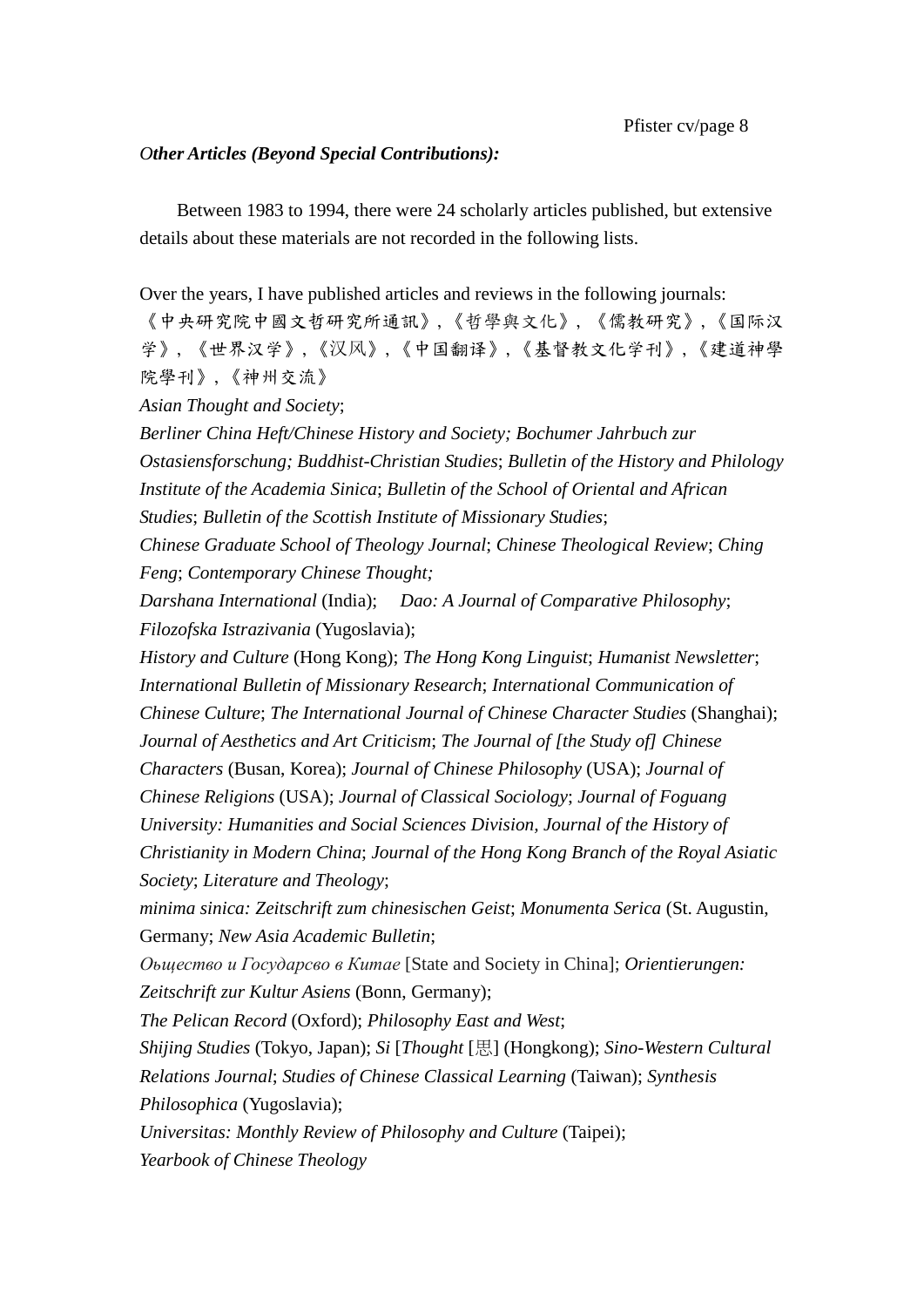# *Selected Journal and Book Articles* **(including only those published since 1995):**

- 1. "The Different Faces of Contemporary Religious Confucianism: An Account of the Diverse Approaches of Some Major Twentieth Century Chinese Confucian Scholars", *Journal of Chinese Philosophy* Vol. 22, no. 1 (March 1995), pp. 5-79.
- 2. "James Legge's Metrical Book of Poetry", *Bulletin of the School of Oriental and African Studies* Vol. 60, no. 1 (February 1997), pp. 64-85.
- 3. "The Legacy of James Legge", *International Bulletin of Missionary Research* Vol. 22, no. 2 (April 1998), pp. 78-82.
- 4. "A Transmitter but not a Creator: The Creative Transmission of Protestant Biblical Traditions by Ho Tsun-Sheen (1817-1871)" in Irene Eber, Sze-Kar Wan, Knut Walf, and Roman Malek, eds., *Bible in Modern China: The Literary and Intellectual Impact* (Sankt Augustin and Jerusalem: Institut Monumenta Serica and The Harry S. Truman Research Institute for the Advancement of Peace, The Hebrew University of Jerusalem, 1999), pp. 165-197.
- 5. "Discovering Monotheistic Metaphysics: The Exegetical Reflections of James Legge (1815-1897) and Lo Chung-fan (d. circa 1850)" in Ng On-cho, et. al., eds., *Imagining Boundaries: Changing Confucian Doctrines, Texts and Hermeneutics* (Albany: SUNY Press, 1999), pp. 213-254.
- 6. 〈王韜與理雅各對新儒家憂患意識的回應〉載 林啟彥,黃文江主編《王韜與 近代世界》(香港: 香港教育圖書公司, 2000), 頁 117 至 147.
- 7. "Mediating Word, Sentence, and Scope without Violence: James Legge's Understanding of `Classical Confucian' Hermeneutics" in Tu Ching-i, ed., *Classics and Interpretations: The Hermeneutic Traditions in Chinese Culture* (New Brunswick, New Jersey: Transaction Publishers, 2000), pp. 371-382.
- 8. "Ernst Faber's Sinological Orientalism" in Ricardo K. S. Mak and Danny S. L. Paau, eds., *Sino-German Relations Since 1800: Multidisciplinary Explorations* (Frankfurt am Main: Peter Lang, 2000), pp. 93-107.
- 9. English Abstract of "A Critical Assessment of James Legge's Translations of the Book of Historical Documents (*Shu-Ching*) and the Bamboo Annals (*Chu-Shu Chi-Nien*)", authored by Líu Jiāhé (劉家和) and Shào Dōngfāng (邵東方), published in the *Bulletin of the History and Philology Institute* of the Academia Sinica (中央研究院歷史語言研究所集刊) Vol. 71, no. 3 (September 2000), pp. 737-744. Republished in 劉家和著《史學,經學與思想 : 在世界史背景下 對於中國古代歷史文化的思考》 (北京: 北京師範大學出版社,2005), 頁 157 至 166。
- 10. "Naming Correctly, Speaking Properly and the Rectification of Names", Working Paper Series, Institute of Modern Chinese Studies, Oxford University, Dec. 2000.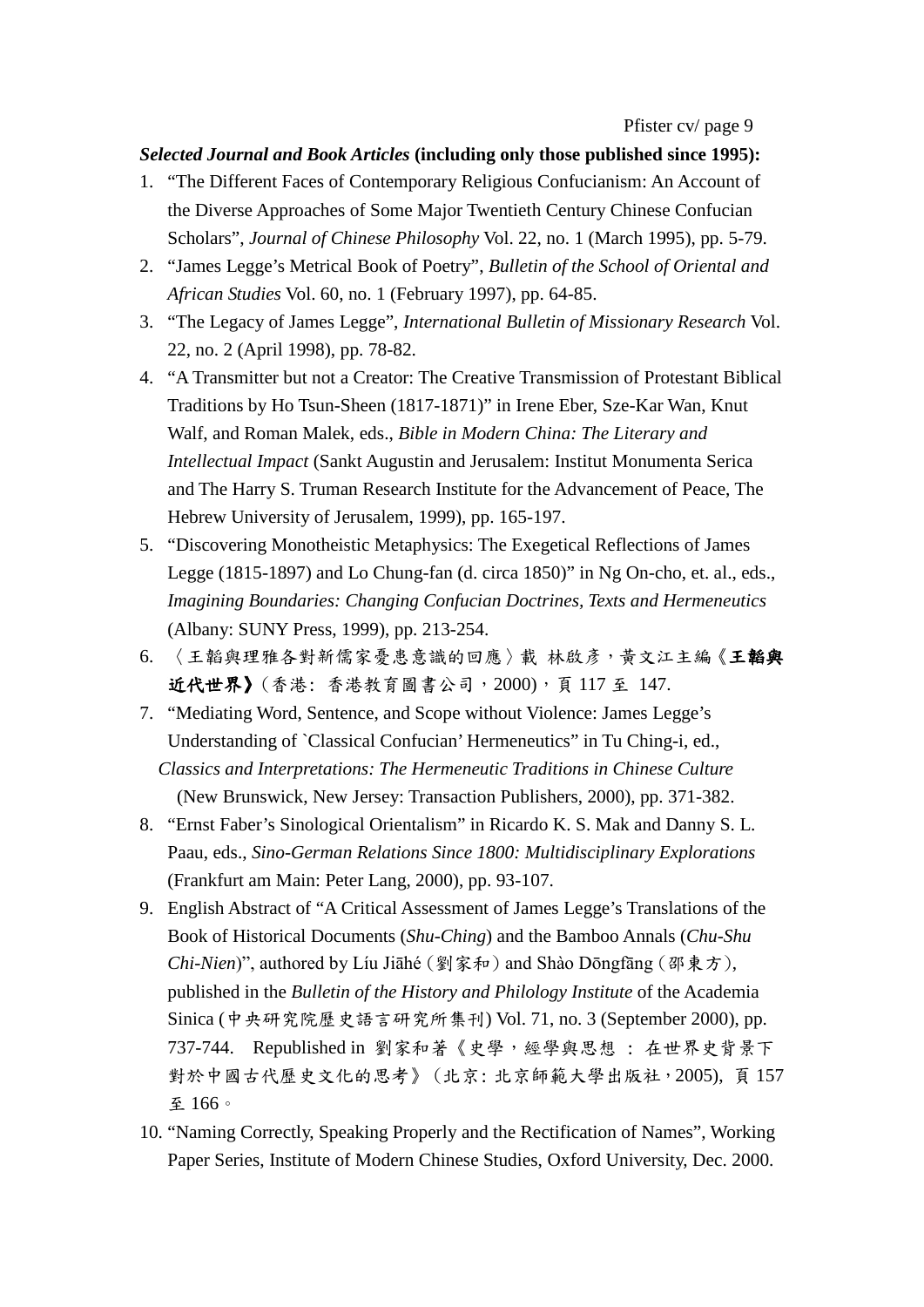- 11. "Re-examining Whole Person Cultivation: Reconsidering the Significance of Master Kong's 'Knowing the Heavenly Decree' and Yeshuah's 'Beatitudes'", *Ching Feng* Vol. 1, no. 1 (New Series, Spring 2000), pp. 69-96.
- 12. "Critical Assessment of James Legge's (1815-1897) Translation of the *Spring and Autumn Annals* and its *Zuo Commentary*" ("理雅各氏英譯 春秋 左傳 析論") co-authored with Líu Jiāhé 劉家和 and Shào Dōngfāng 邵東方, in *Jīngxué yánjiū lùncóng* 《經學研究論叢》 (*Collected Essays of Investigations into Scriptural Learning*), Vol. 8 (September 2000), pp. 263-290. Republished in revised version in 劉家和著《史學,經學與思想 : 在世界史背景下對於中國 古代歷史文化的思考》 (北京: 北京師範大學出版社,2005), 頁 200 至 227。
- 13. "Christianity and Daoism in Modern Chinese Culture: Encounters, Debates, and Explorations" ("現代中國文化中基督教與道教的相遇, 論辯, 相互探索") in Lo Ping-cheung 羅秉祥 and Zhào Dūnhuá 趙敦華 eds., *Christianity in Modern Chinese and Western Cultures* 《基督教與近代中西文化》 (Běijīng: Běijīng University Press, 2000), pp. 398-447. Article translated in Chinese by Wong King-fan .
- 14. "Im Schatten eines Heiligenscheins: Zur Klärung einiger Fragen bezüglich Faxian's Reise in Buddhas Heimat" ("In the Shadow of a Pilgrim's Patena: Unravelling Certain Questions about Faxian's Journey to the Buddha's Homeland"), *minima sinica: Zeitschrift zum chinesischen Geist* (2001) issue 1, pp. 1-15. Translated by Mrs. Christian Schwermann.
- 15. 〈全人修身的再思: 以轉化模式重新理解儒耶對話〉(Chinese version of #11) in a volume edited by Lai Pan-chiu 賴品超 and Peter Lee King-hong 李景雄 entitled *New Directions in the Dialogue between Ruism and Christianity* 《儒耶對話新理程》(Hong Kong: Chinese University Press, 2001), pp. 348-369.
- 16. "The Response of Wang Tao and James Legge to the Modern Ruist Melancholy", *History and Culture* (Hong Kong) Vol. 2 (2001), pp. 1-20.
- 17. "Feng Youlan's New Principle Learning and his Histories of Chinese Philosophy", in Chung-ying Cheng and Nick Bunnin, eds., *Contemporary Chinese Philosophy* (Oxford: Blackwell Pub. Co., 2002), pp. 165-187.
- 18. "From the 'Three Teachings' to 'Chinese Philosophy'", in Hú Jūn 胡君 ed., *Chuántǒng yǔ chuāngxīn: Dì sì jiè Féng Yǒulán xuéshù sīxiǎng yántǎohuì lùnwénjí*《傳統與創新: 第四屆馮友蘭學術思想研討會論文集》(*Tradition and Creativity: Collected Essays from the Fourth Research Conference on Féng Yǒulán's Academic Ideas*) (Beijing: Beijing University Press, 2002), pp. 137-166.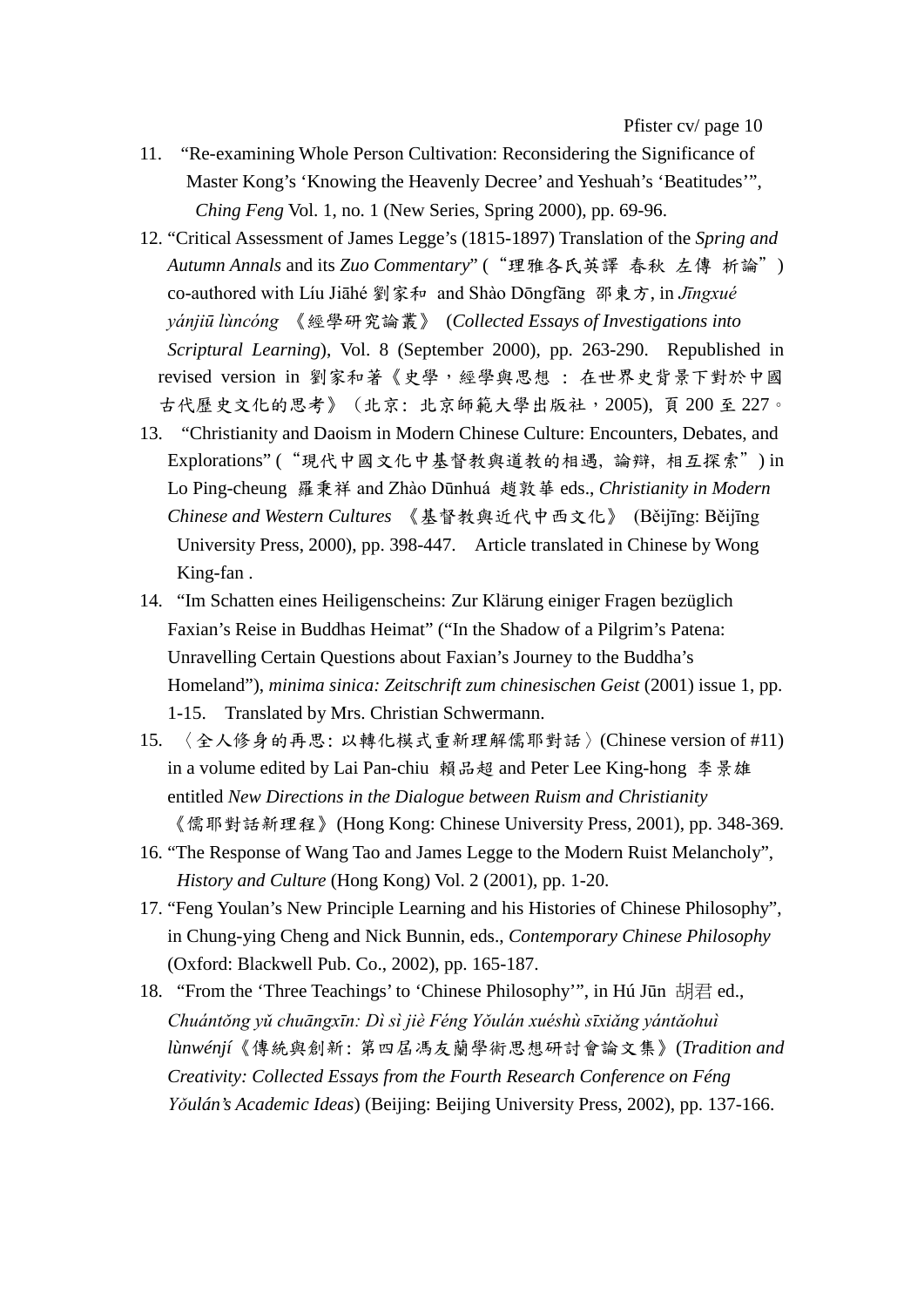- 19. "From Derision to Respect: The Hermeneutic Passage within James Legge's (1815-1897) Ameliorated Evaluation of Master Kong ('Confucius')", *Bochumer Jahrbuch zur Ostasienforschung* Vol. 26 (2002), pp. 53-88.
- 20. "The Mengzian Matrix for Accommodationist Missionary Apologetics: Identifying the Cross-cultural Linkage in Evangelical Protestant Discourse within the Chinese writings of James Legge (1815-1897), He Jinshan (1817-1871), and Ernst Faber (1839-1899)," *Monumenta Serica* Vol. 50 (2002), pp. 391-416.
- 21. "Von den 》drei Lehren《 zur 》chinesischen Philosophie《 : Die moderne Konstrucktion des Grundkonzeptes der 》chinesischen Philosophie《 in Feng Youlans verschiedenen chinesischen Philosophiegeschichten" ("From `The Three Teachings' to `Chinese Philosophy': The Modern Construction of the Basic Concept of `Chinese Philosophy' in Feng Youlan's Different Histories of Chinese Philosophies"), trns. Jari Grosse-Ryuken, *minima sinica: Zeitschrift zum chinesischen Geist* (Fall 2002), pp. 28-66.
- 22. "Personal Roles within Transformative Contexts: Exploring the Ethical Significance of Supramoral Experiences in Easts and Wests", in Rolf Elberfeld and Günter Wohlfart, eds., *Komparative Ethik: Das gute Leben zwischen den Kulturen* (*Comparative Ethics: The Good Life Between Cultures*) (Köln: Chōra, 2002), pp. 63-79.
- 23. "Weighed in the Balance of Sinological History: Evaluating James Legge's Translation and Interpretations of the Spring and Autumn Annals and its Zuo Commentary," authored with Líu Jiāhé 劉家和 and Shào Dōngfāng 邵東方, *Journal of Fo Guang University: Humanities and Social Sciences Division* Vol. 3 (December 2002), pp. 13-66.
- 24. "Some New Perspectives on James Legge's Multiform English Translations of the *Chinese Classics* and *Sacred Books of China*", in Siu-kit Wong, Man-sing Chan, Allan Chung-hang Lo, eds., *Selected Papers on Translation from the International Conference on Chinese Studies in Celebration of the Seventieth Anniversary of the Department of Chinese, University of Hong Kong, 10-12 December 1997* (The Hong Kong University Press, 2002), pp. 62-99.
- 25. "A Modern Chinese Philosophy Built upon Critically Received Traditions: Feng Youlan's New Principle-Centered Learning and the Question of Its Relationship to Contemporary New Ruist ("Confucian") Philosophies," in John Makeham, ed., *New Confucianism: A Critical Examination* (Houndsmill, England: Palgrave Macmillan, 2003), pp. 165-184.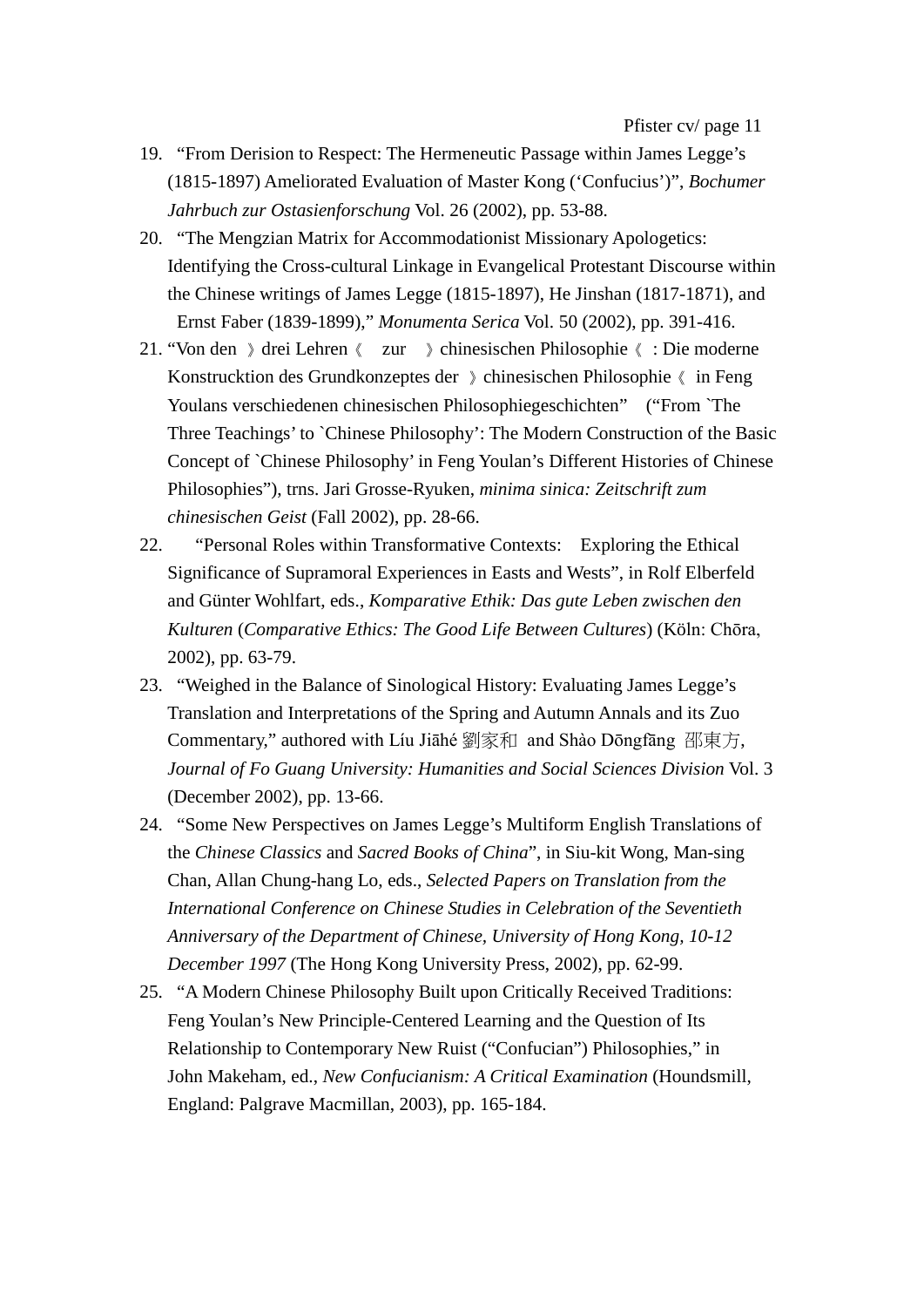- 26. "The Creative Potential and Philosophical Importance of Going Beyond a "China-West" Philosophical Focus in 21st Century Chinese Philosophy", in Fāng Kèlì 方克立, ed., *Chinese Philosophy and the Trends of the 21st Century Civilization* (Běijīng: Commercial Press, 2003), pp. 603-624.
- 27. "20<sup>th</sup> Century Contributions in Chinese Philosophy of Religion(s): From Deconstructive Contradiction to Constructive Reconsideration," *Journal of Chinese Philosophy* Vol. 30, nos. 3-4 (September/December 2003), pp. 541-553.
- 28. "Reconsidering Three Faces of the "Revived One" from Mid-19<sup>th</sup> Century China," in Roman Malek, ed., *The Chinese Face of Jesus Christ, Volume 2* (Nettetal: Steyler Verlag, 2003), pp. 663-684.
- 29. "Rethinking Mission in China: James Hudson Taylor and Timothy Richard" in Andrew Porter, ed., *The Imperialist Horizons of British Protestant Missions, 1880-1914* (Grand Rapids: William B. Eerdmanns Pub. Co., 2003), pp. 183-212. \*\* As of January 2004 this article was placed on HKBU website with lantern slide collection, Archive for the Study of the History of Christianity in China, see [www.hkbu.edu.hk/lib/electronic/lantern/pdf/pfister.pdf](http://www.hkbu.edu.hk/lib/electronic%C3%A1lantern%C3%A1pdf%C3%A1pfister.pdf)
- 30. 「述而不作: 近代中國第一位新教神學家何進善 (1817-1871)」 載 伊愛蓮等 著 蔡錦圖編譯《聖經與近代中國》(香港: 漢語聖經協會, 2004), 頁132至 162。 (Chinese version of article found above as item #4.)
- 31. 「再思研讀廣東話的價值 : 以十九世紀一位傳教士為例子」 載《新雅中國 語文研習所 Newsletter》Vol. 7 (Spring 2004), p. 3.
- 32. 「現代中國文化中基督教與道教的相遇, 論辯, 相互探索」(revised version of #13 above) 載傅有德 等《跨宗教對話: 中國與西方》(北京: 中國社會科學 出版社, 2004), 頁 204 至 245。
- 33. "Nineteenth Century Ruist Metaphysical Terminology and the Sino-Scottish Connection in James Legge's *Chinese Classics*" in Michael Lackner and Natascha Vittinghoff, eds. *Mapping Meanings: The Field of New Learning in Late Qing China* (Leiden: Brill, 2004), pp. 615-638.
- 34. "The Proto-martyr of Chinese Protestants: Reconstructing the Story of Ch'ëa Kam-Kwong," *Journal of the Hong Kong Branch of the Royal Asiatic Society*, Vol. 42 (2002/2003), pp. 187-244.
- 35. "Justice in East Asian Thought" in Maryanne Cline Horowitz, ed., *New Dictionary of the History of Ideas* (6 volumes) (Detroit: Thompson and Gale, 2005), Vol. 3, pp. 1188-1191.
- 36. "Protestant Ethics among Chinese Missionaries, Problems of Indigenization, and the Spirit of Academic Professionalization" *Journal of Classical Sociology* Vol. 5, no. 1 (March 2005), pp. 93-114.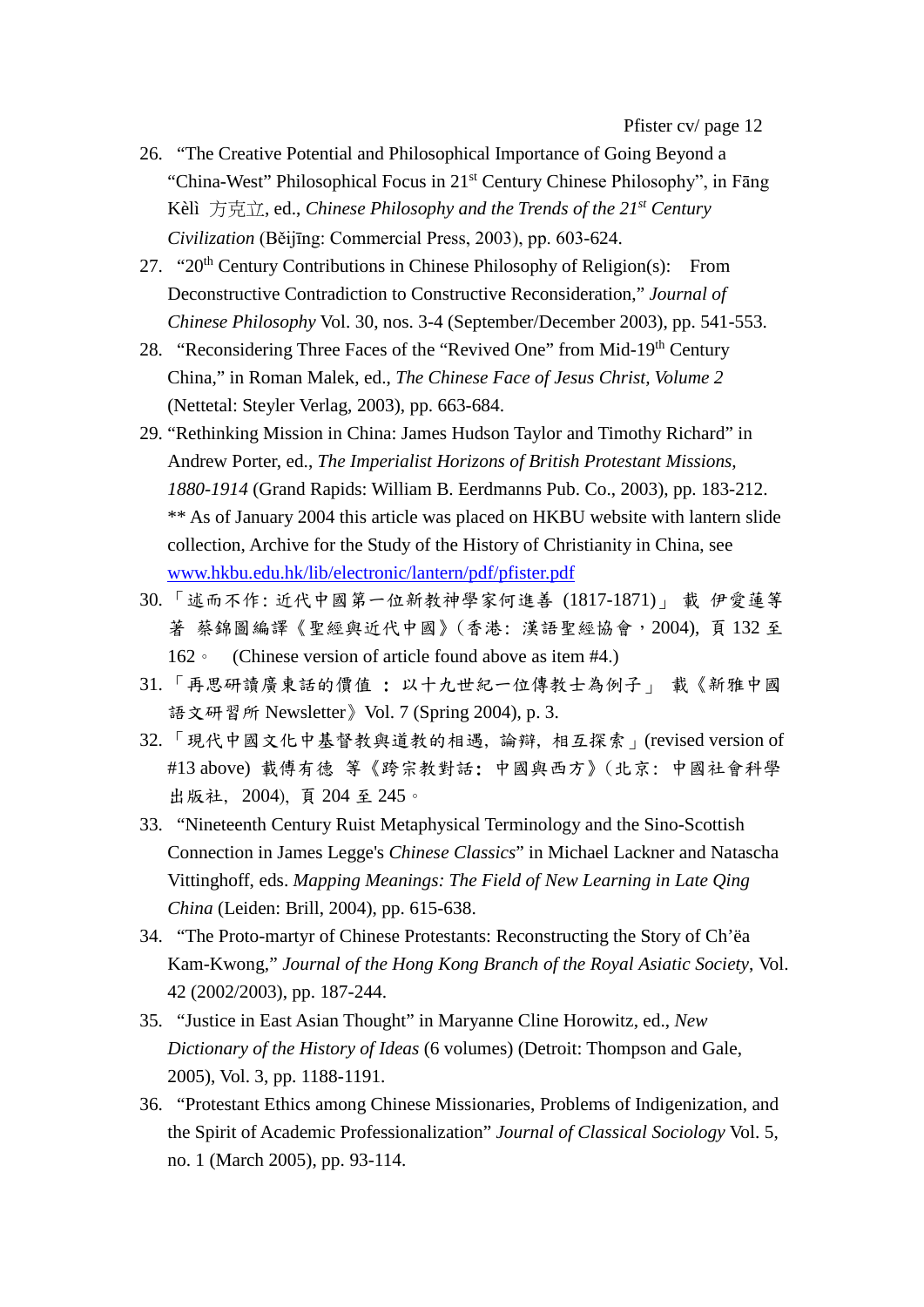Pfister cv / page 13

- 37. 「攀登漢學中喜瑪拉雅山的巨擘 從比較理雅各 (1815-1897) 和尉禮賢 (1873-1930) 翻譯及詮釋儒教古典經文中所得之啟迪」("Scaling the Sinological Himalayas: Insights Drawn from Comparisons of James Legge's (1815-1897) and Richard Wilhelm's (1873-1930) Translations and Interpretations of Ruist Canonical Literature") 載《中央研究院中國文哲研究所通訊》(*The Newsletter of the Institute for Chinese Literature and Philosophy of Academia Sinica*) Vol. 15, no. 2 (2005 年六月), 頁 21 至 57. (Published in September 2005)
- 38. "Reconsidering Metaethical and Ethical Dimensions of Play and Sport from a Comparative Philosophical Perspective", *Orientierungen* 2/2005 (December 2005), pp. 1-22.
- 39. "James Legge: Oxford's First Sinologist", *The Pelican Record* (Corpus Christi College, Oxford University) Vol. 42, no. 1 (December 2005), pp. 42-54.
- 40. 「文明對話與當代學術的發展」與杜維明教授及其他四個教授 ("Civilizational Dialogue and Developments of Contemporary Academics) 載 蔡德麟 景海峰 主編 《文明對話》(*Civilizational Dialogue*) (北京: 清華大學 出版社, 2006 年一月), 頁 24 至 69 (my portion, pp. 40-41, 58).
- 41. 「走進 21 世紀的文明對話 重新認識聞名的多樣性, 生活在動志的對話  $\dot{\phi}$  ("Approaching 21<sup>st</sup> Century Inter-civilizational Dialogue: Relearning the Diversities of Civilizations and Living in Dynamic Dialogue") 載 蔡德麟 景海 峰 主編 《文明對話》(*Civilizational Dialogue*) (北京: 清華大學出版社, 2006 年一月), 頁 133 至 148.
- 42. "Chinese" in Peter France and Kenneth Haynes, eds., *The Oxford History of Literary Translation in English, Vol. 4: 1790-1900* (Oxford: Oxford University Press, 2006), pp. 355-362.
- 43. "Of Seeds, Soils and Sowers: The Significance of Archival Research into the History of Christianity in China", in a booklet entitled《基督教在華發展史文獻 部十週年紀念特刊》(*Special Issue for the Celebration of the 10th Anniversary of the Archive for the History of Christianity in China*), published by the Modern History Research Center and Hong Kong Baptist University Library (Hong Kong: October 2006) , pp. 26-32.
- 44. "Hermeneutics: Philosophical Understanding and Basic Orientations" in Lauren F. Pfister, ed. *Hermeneutic Thinking in Chinese Philosophy* (Boston: Blackwell, 2006), pp. 3-23. (First Volume in the Annual Journal Supplement Series for *Journal of Chinese Philosophy*.)
- 45. "Sensing Love's Tensions and Transformation: Another Look at Spiritual Depths in Chen Kaige's Movie, *Together*", *Chinese Cross Currents*《神州交流》(English and Chinese) Vol. 4, no. 3 (July 2007), pp. 112-125.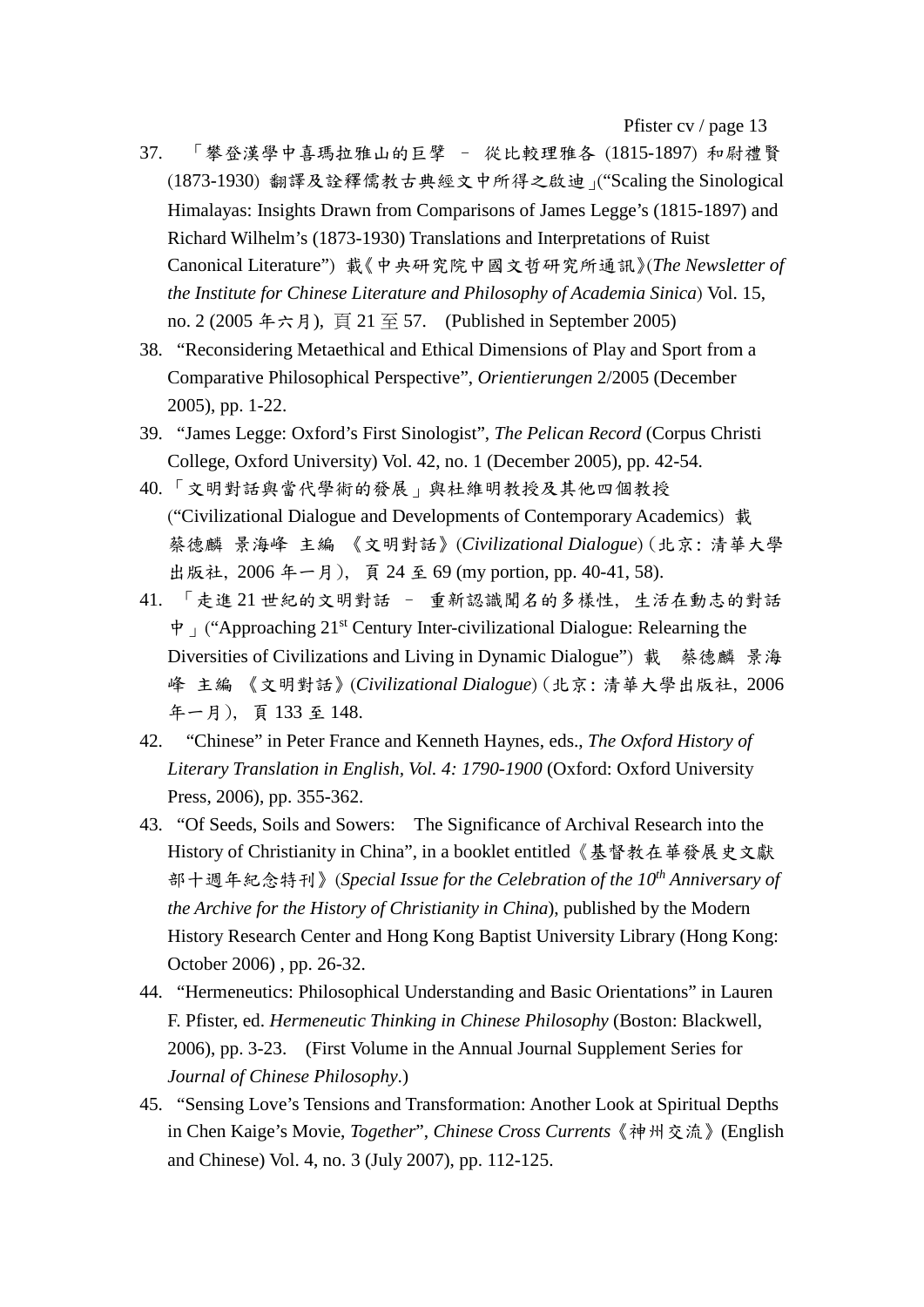Pfister cv/ page 14

- 46. "Brothers in the Spirit", in Marc Hermann, Christian Schwermann, and Jari Grosse-Ruyken, eds., *Zurück zur Freude. Studien zur chinesischen Literatur und Lebenswelt und ihrer Rezeption in Ost und West. Festschrift für Wolfgang Kubin* (Nettetal: Steyler Verlag, 2007), pp. 55 - 82.
- 47. "Protestantishe Ethik bei China-Missionaren, Probleme der Indigenisation und der Charakter akademischer Professionalisierung" in Dorothea Wippermann, Klaus Hirsch, Georg Ebertshäuser, eds., *Interkulturalität in frühen 20. Jahrhundert: Richard Wilhelm – Theologe, Missionar und Sinologe. Dokumentation einer Tagung der Evangelischen Akademie Bad Boll in Zusammenarbeit mit der Sinologie der Johann Wolfgang Goethe-Universität Frankfurt am Main von 09. bis 11. Juli 2004* (Frankfurt am Main and London: IKO – Verlag für Interkulturelle Kommunikation, 2007), pp. 57-111. Translated by Dr. Jürgen Klünder.
- 48. "Environmental Ethics and Some Probing Questions for Traditional Chinese Philosophy," in Karyn Lai, ed., *New Interdisciplinary Perspectives in Chinese Philosophy* (*Journal of Chinese Philosophy* Supplement for 2007), pp. 101-123.
- 49. "In the Eye of a Tornado: Lessons Learned from Critiques of Christian Missionaries", *Ching Feng* Vol. 8, nos. 1-2 (2007), pp. 91-116.
- 50. "A Bio-Philosophical Profile of Chung-ying Cheng" in Ng On-cho, ed., *The Imperative of Understanding: Chinese Philosophy, Comparative Philosophy, and Onto-hermeneutics* (New York: Global Scholarly Publications, 2008), pp. 61-72.
- 51. "A Chronological Bibliography of Chung-ying Cheng's Works", in Ng On-cho, ed., *The Imperative of Understanding: Chinese Philosophy, Comparative Philosophy, and Onto-hermeneutics* (New York: Global Scholarly Publications, 2008), pp. 342-359.
- 52. "Philosophical Explorations of the Transformative Dimension in Chinese Culture," *Journal of Chinese Philosophy* Vol. 35, no. 4 (December 2008), pp. 663-682.
- 53. "Making Time for Changes. Searching for Wisdom in Qohelet and Richard Wilhelm's Post-World War I Chinese Translations", *Orientierungen: Zeitschrift zur Kultur Asiens* 1 (2009), pp. 22-41.

54. "Whose Rationality? Whose Enlightenment? – Missionary-scholars, Modern Universities and the Dialectical Moments in the Emergence of Philosophy and Religious Studies in Twentieth Century China", in Ricardo K. S. Mak, ed., *Transmitting the Ideal of Enlightenment: Chinese Universities since the Late Nineteenth Century* (Lanham: University Press of America, 2009), pp. 109-133.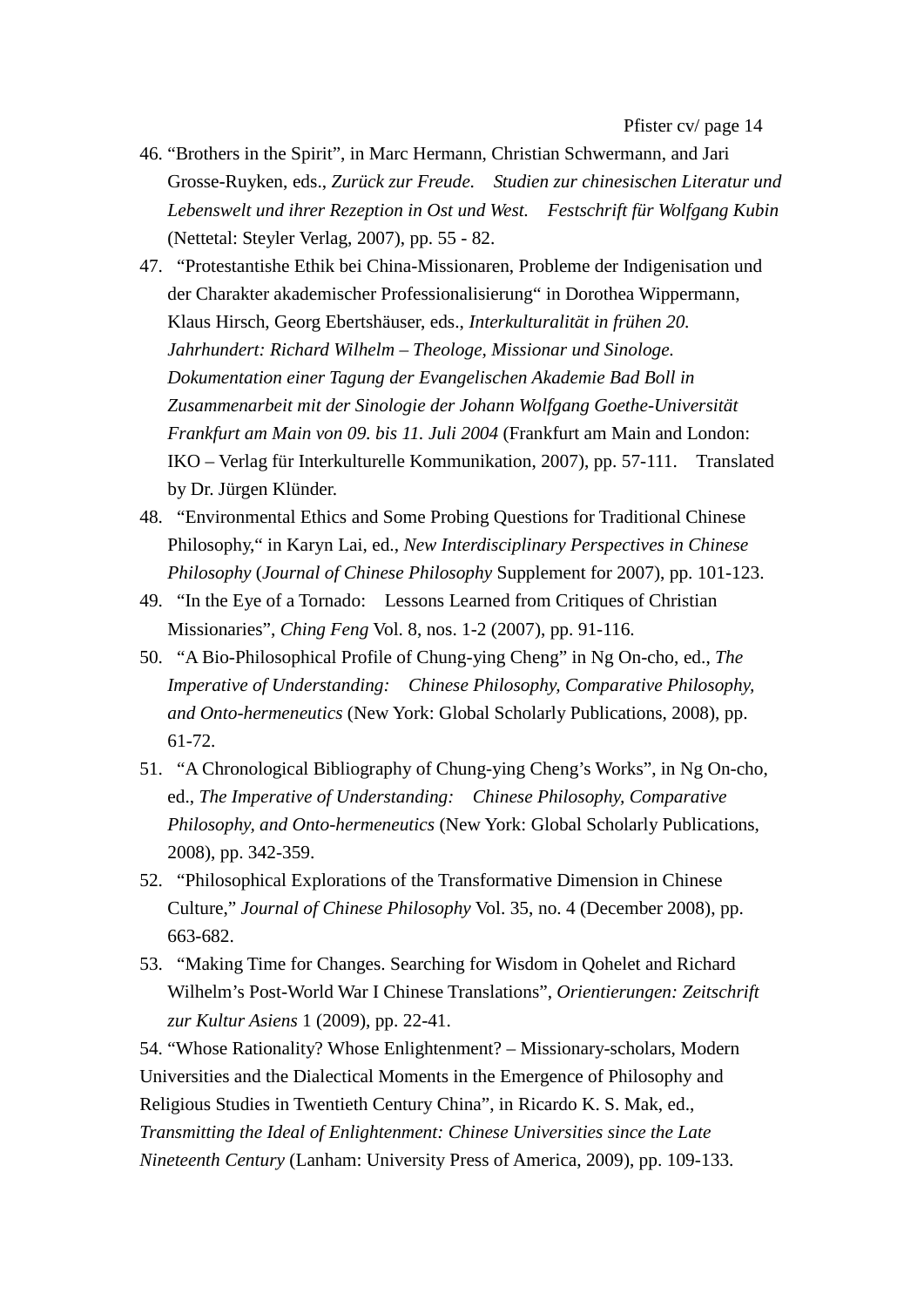- 54. 〈全人修身的再思: 以转化模式重新理解儒耶对话〉载卢国龙 主编《儒教研 究》Vol. 1 (2009), 页 354 至 370. (See items #11 and #15 above.)
- 55. "Testing the Modern Chinese Secularists' Mirage: Hermeneutic Blind Spots in Justifying Master Kong's Irreligiosity", *minima sinica: Zeitschrift zum chinesischen Geist* 2/2009, pp. 53-65.
- 56. "Making Time for Changes: Searching for Wisdom in Qohelet and Richard Wilhlem's Post-World War I Chinese Translations" in Raoul David Findeisen, Gad C. Isay, Amira Katz-Goehr, Yuri Pines and Lihi Yariv-Laor, eds., *At Home in Many Worlds: Reading, Writing and Translating from Chinese and Jewish Cultures: Essays in Honour of Irene Eber* (Wiesbaden: Harrossowitz Verlag, 2009), pp. 103-116.
- 57. 〈理解現代儒家的文化失色與意外的儒基及基儒之間的文化綜合歷史事實〉 and 〈關於儒基對話批評與黃保羅的通信〉in 黃保羅 著,周永 譯《儒家, 基督教與救贖》 [Confronting Confucian Understandings of the Christian Doctrine of Salvation] (北京:宗教文化出版社, 2009), as Sections 13 and 14 found on pages 371-383 and 384-390 respectively.
- 58. "Forgotten Treasures: Two Missionary-Scholars' Contributions to Studies of Chinese Characters – John Chalmers (1825-1899) and Léon Wieger (1856-1933)", in *The Journal of Chinese Characters* Vol. 1 (December 2009), pp. 77-110.
- 59. 与岳峰教授,〈翻译研究目标,学科方法与诠释取向 与费乐仁教授谈翻译 的跨学科研究〉载《中国翻译》总第 200 期第 31 卷(2010 双月刊), 页 27 至 34. [Main text in English, with Chinese abstract at the beginning.]
- 60. "Trumping the Myth of Ruist Secularity: The Missiological Significance of Independent Evidence about Theistic Yearnings among Chinese Literati in the Ming and Qing Dynasties", *minima sinica: Zeitschrift zum chinesischen Geist* 1 (2010), pp. 29-59.
- 61. 〈论儒耶互补的可能及机会〉载罗秉祥 谢文郁主编《耶儒对谈: 问题在哪 里?》(上) (桂林: 广西师范大学出版社, 2010), 页 225 至 246.
- 62. "Classics or Sacred Books? Grammatological and Interpretive Problems of Ruist and Daoist Scriptures in the Translation Corpora of James Legge (1815-1897) and Richard Wilhelm (1873-1930)" in Max Deeg, Oliver Frieberger, and Christoph Kline, eds., *Kanonizierung und Kanon-bildung in der asiatischen Religionsgeschichte* (Canonization and Canon Formation in the History of Asian Religions) (Vienna: Austrian Academy of Sciences, 2011), pp. 421-463.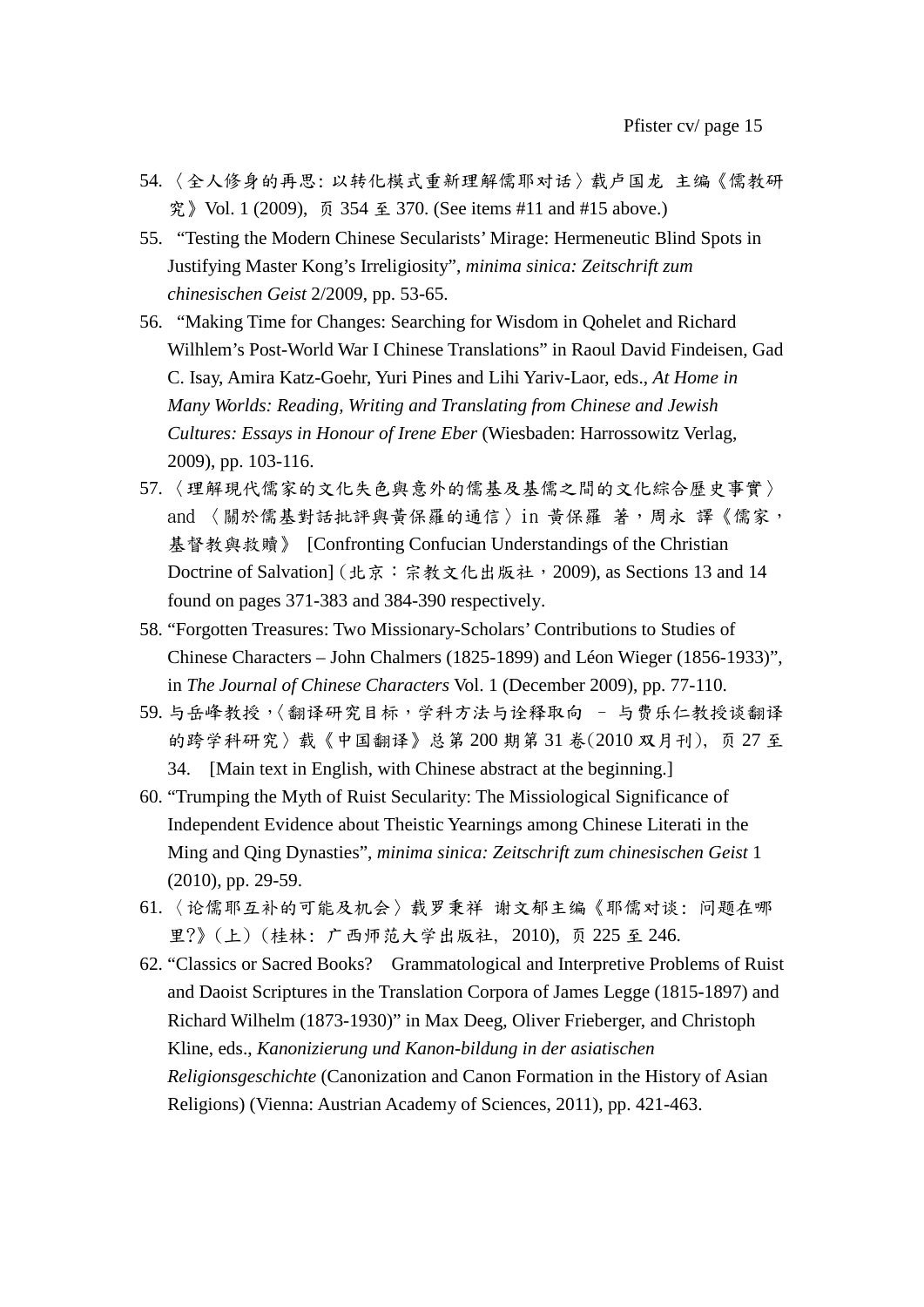64-68. Five essays prepared for the republication of the five volume set  $(2<sup>nd</sup>$ Edition, Oxford, 1893-1895) of James Legge's *The Chinese Classics*. These included a general introductory essay (20,000 Chinese characters, written with Prof. Zhang Xiping 張西平 of Beijing Foreign Studies University) as well as three introductory essays (each about 10,000 Chinese characters) for Vols. 1, 2, and 4, dealing with *The Four Books* and *The Book of Poetry*. In addition, a fourth introductory essay for Vol. 5 (The Spring and Autumn Annals and its Zuo Commentary) was written with Prof. Liu Jiahe 劉家和 and Dr. Shao Dongfang 邵 東方. Published by the East China Normal University Press in May 2011.

- 69. "Christian Daily Renewal in Chinese Times of Distress: Reconsidering the Nature and Value of Chen Chonggui's (1883-1963) *Spiritual Devotions for Daily Renewal* (1936)", published in 李金強 劉義章 主編《烈火中的洗禮 --- 抗 日戰爭時期的中國教會》, 香港:建道神學院, 2011 年), pp. 131-156.
- 70. 「现代基督教传教士学者与欧洲汉学及北美中国研究的多元化发展」载《世 界汉学》第七卷 (2011 年三月), 页 13 至 28. (何曼译, 樊桦校)
- 71. "In the Eye of a Tornado: Lessons to be Learned from Critiques of Christian Missionaries", in Marián Galik and Martin Slobodnik, eds., *Eastern Christianity, Judaism and Islam between the Death of Muhammad and Tamerlane (632-1405)* (Bratislava: Institute of Oriental Studies of the Slovak Academy of Sciences, 2011), pp. 265-291.
- 72. 〈彼得·赫斯勒 (Peter Hessler) 和萊斯利·蔣 (Leslie T. Chang)筆下的中國 游記及引發的後世俗思考〉载吳秀明主编 《文化轉型與百年文學中國形象塑 造》(杭州: 浙江工商大学出版社, 2011 年), 页 115 至 132.
- 73. "Creative Plurality: Building on the Counter-Cultural Insights of Wáng Yuánhuà" in Shào Dōngfāng 邵東方 and Xià Zhōngyì 夏中義, eds., Wáng Yuánhuà xiānshēng jiǔshí dànchén jìnián wénjì《王元化先生九十誕辰紀念文集》 (Shànghǎi上海: Shànghǎi wényì chūbǎnshè上海文藝出版社, 2011), pp. 135-178.
- 74. 〈理雅各关于 19 世纪汉学翻译的标准以及一个折中主义牧师的宣道〉 载 潘德荣主编 《国学西渐–国学对西方的影响轨迹》(合肥: 安徽人民出版社, 2011 年), 页 1 至 19.
- 75. 〈一位通晓多国语言的瑞士人对"中国智慧"的发现〉载潘德荣主编《国学 西渐–国学对西方的影响轨迹》(合肥:安徽人民出版社,2011 年),页 81 至 112.
- 76. "Family Ethics and New Visions of Selfhood in Post-Secular Chinese Teachings," *Journal of Chinese Philosophy* Supplement to Volume 38 (2011): 165-182.
- 77. 〈适应主义传教护教观之「孟子模式」〉 载《基督教文化学刊》第二十六冊 (2011 年秋天): 82 至 114 页。(Chinese version of #20 above).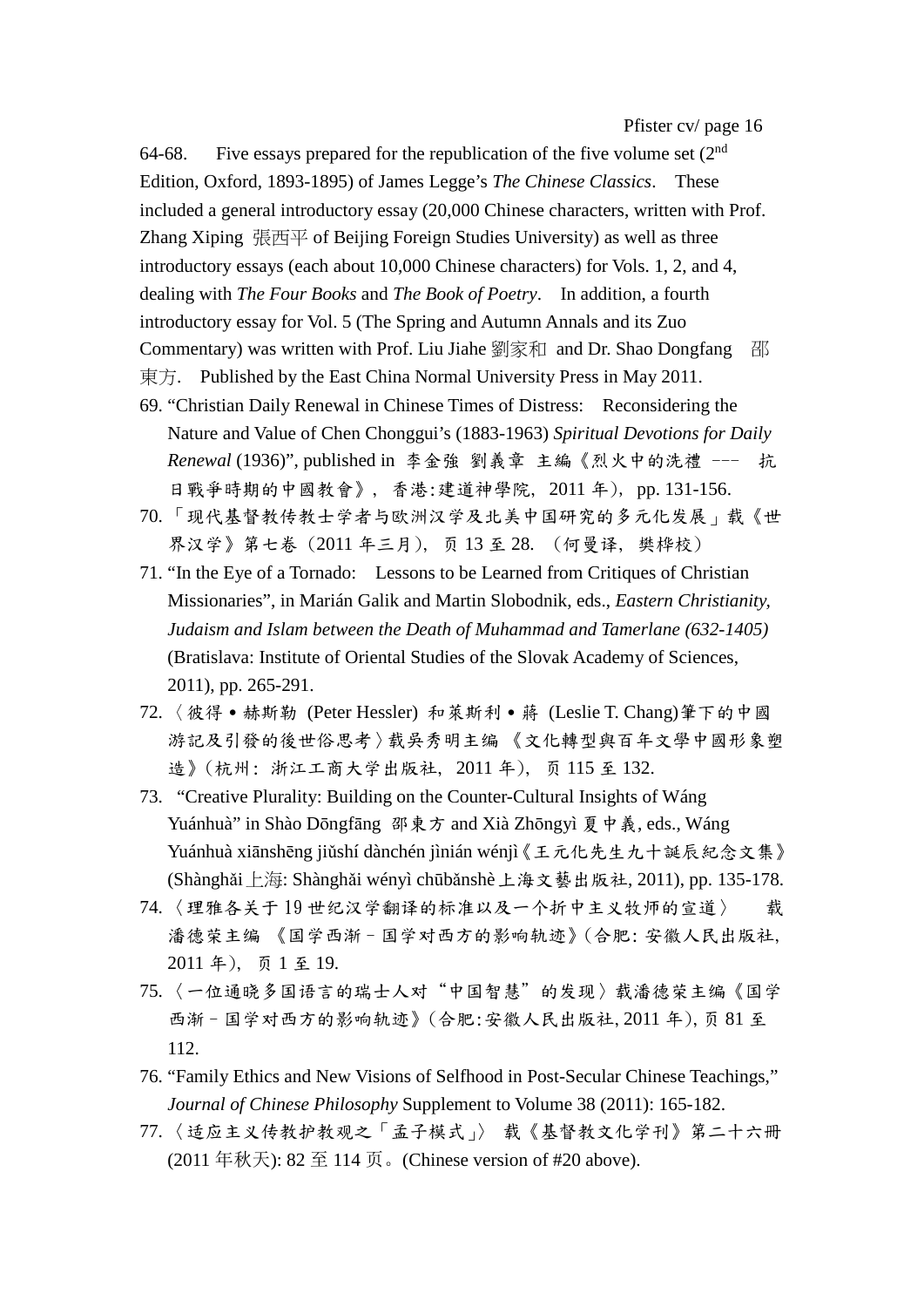- 78. With Ms. Chen Yanrong, "Following The Traces of Christians and Christian Communities in Northwestern China from 1920 to 1936", in the *Chinese Missionary Alliance Seminary Journal* (*Jiandao shenxue yuan xuekan* 建道神学 院学刊) Vol. 37, no. 1 (April 2012), pp. 101-136.
- 79. "Post-Secularity within Contemporary Chinese Philosophical Contexts", *Journal of Chinese Philosophy* Vol. 39, no. 1 (March 2012): 121-138.
- 80. "Ethics of Loving Others as Found in Ruist (Confucian) and Christian Traditions", in Wayne Cristaudo and Gregory Kaplan, eds., *Love in the Religions of the World* (Newcastle upon Tyne: Cambridge Scholars Press, 2012): 173-183.
- 81. "Walking Forward Reflectively: Zhao Fusan's Intellectual Journey Since the 1980s" in Lauren F. Pfister, ed., *Expanding Horizons of Religion and European Culture for China: Selected Essays by Zhao Fusan*, in *Contemporary Chinese Thought* Vol. 43, No. 3 (Spring 2012): 3-12.
- 82. "A Swiss Polyglot's Discovery about the Chinese Search for Wisdom: Solomon Cæsar Malan's (1812-1894) Comparative Philosophical Contributions in his *Original Notes on the Book of Proverbs*", *minima sinica* 1 (2012), pp. 1-52.
- 83. "The Spirit has Reasons that Rationalists Cannot Fathom: The Emergence of Christian Dao-ology in Late Twentieth Century China" in Wayne Cristaudo and Heung-wah Wong, eds., *From Faith in Reason to Reason in Faith: Transformations in Philosophical Theology from the 18th to 20th Centuries* (Lanham: University Press of America, 2012), pp. 193-213.
- 84. "Resetting 'Our' Cosmic and Historical Time-pieces: The Coining of the First Sino-Christian Almanac as a Protestant Evangelistic Strategy", *Journal of the History of Christianity in Modern China* Vol. 9 (2012), pp. 34-48.
- 85. "Evaluating James Legge's (1815-1897) Assessment of Master Meng's Theory of the Goodness of Human Nature: Comparative Philosophical and Cultural Explorations", *Universitas: Monthly Review of Philosophy and Culture* / 《哲學與 文化》Vol. 40, No. 3 (March 2013), pp. 107-130.
- 86. With Ms. Chen Yanrong, "Notes from Local and China Inland Mission Sources about Christians and Christian Communities in Northwestern China (1920-1936)" in *Fǎliú shídào: jìndài Zhōngguó Jīdūjiào qūyúshǐ yánjiù* 法流十道:近代中国基 督教区域史研究 [The Religious [Law] Spread Throughout the Ten Circuits: Studies of Modern Chinese Christianity on the Basis of Regional Perspectives], eds. Wong Man-kong, Kwok Wai-luen, and Lau Yee-cheung (Hong Kong: Alliance Bible Seminary, 2013), pp. 593-612. (A revised and extended version of the article seen above in #78.)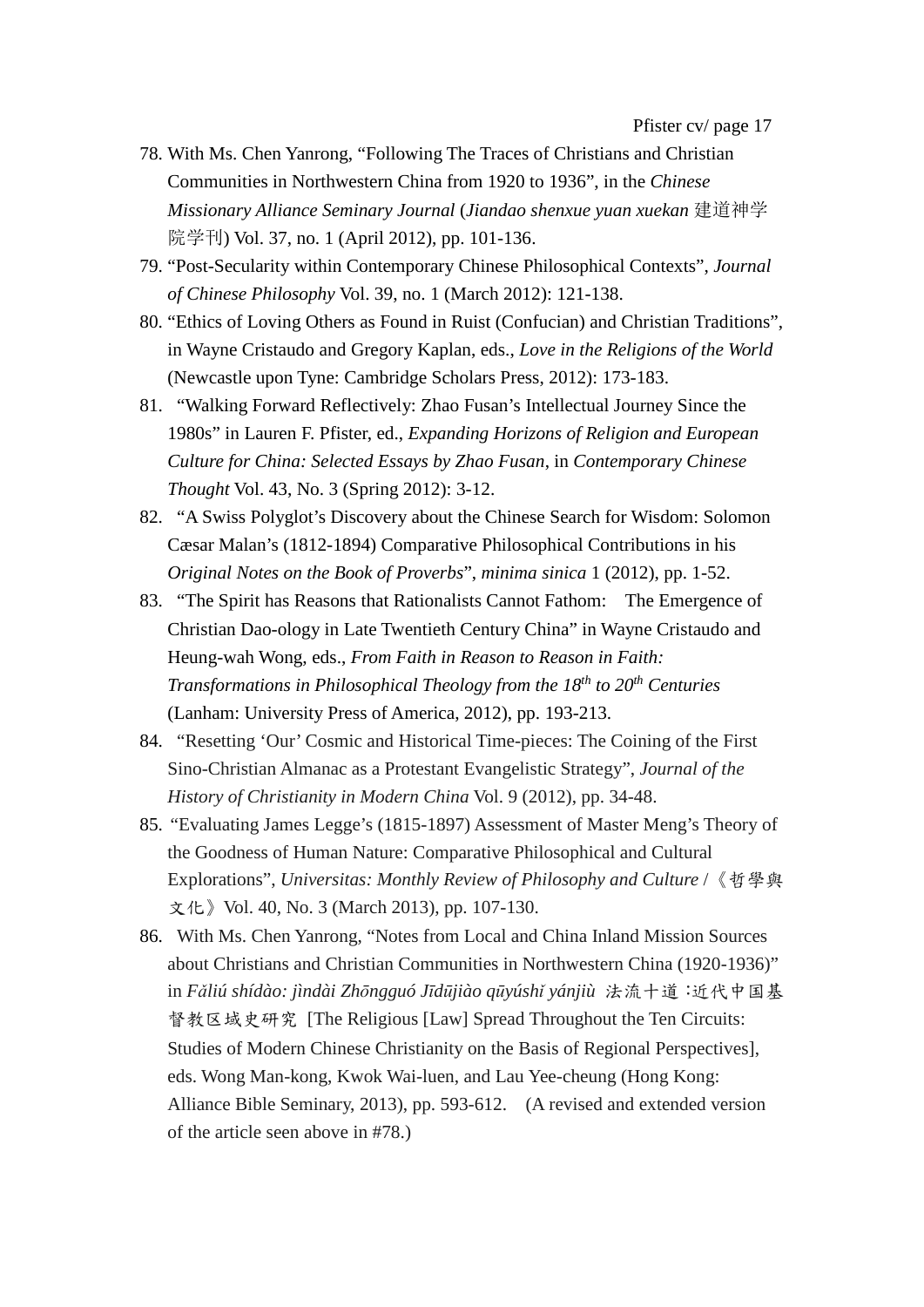Pfister cv/ page 18

- 87. 〈生命的意義:現代社會與後世俗時代〉載 張穎,關啟文,與李仲騏主編 《拒絕再 HEA-真理與意義的追尋》,香港:次文化出版社,2013, 頁 71 至 77。
- 88. 〈愛的張力與轉化 ------ 陳凱歌的《和你在一起》的靈性深度〉載 張穎, 關啟文,與李仲騏主編 《拒絕再 HEA—真理與意義的追尋》,香港:次文 化出版社,2013, 頁 78 至 81。
- 89. "Introduction: Søren Kierkegaard and Chinese Philosophy", *Journal of Chinese Philosophy* Vol. 40, no. 1 (March 2013), pp. 5-8.
- 90. "Sublating Reverence to Parents: A Kierkegaardian Interpretation of the Sage-King Shun's Piety", *Journal of Chinese Philosophy* Vol. 40, no. 1 (March 2013), pp. 50-66.
- 91. "Mao Qiling's Critical Reflections on *The Four Books*", *Journal of Chinese Philosophy* Vol. 40, no. 2 (June 2013): 323-339.
- 92. 〈以祁克果式的詮釋超越對舜孝行的道德主義紛爭〉載 景海峰主編《儒家 思想與當代中國文化建設》,北京: 人文大版社, 2013 年十月), 頁 106 至 117. 衷鑫恣先生由英文翻譯.
- 93. "Evaluating James Legge's (1815-1897) Assessment of Master Meng's Theory of the Goodness of Human Nature: Comparative Philosophical and Cultural Explorations", in 丁福寧主編 《中西哲學的人文意蘊學術研討會論文集》, 新 北市: 輔大書坊, 2013, pp. 101-134. A slightly revised version of the article found above in #85.
- 94. (章新若 張靖 譯) 〈19-20 世紀的文化轉型 -- 基督教傳教士的希望, 中國 激進派的革命以及關於文化之能動本質的神學反思〉載《基督教文化學刊》 第 30 輯 (2013 年秋季), 頁 3 至 30.
- 95. (衷鑫恣 译) 〈传教士汉学家的中国经典出版的比较: 理雅各布, 顾赛芬, 卫 礼贤〉载《国际汉学》第二十四辑 (2013 年十一月), 页 100 至 119.
- 96. "Interdisciplinary Studies of Modern and Contemporary Sinologists' Classical Translations and Chinese Works: Description of a New Research Development in Hong Kong," in A. I. Kobzev, ed., *Оьщество и Государсво в Китае* [State and Society in China] [all other articles in Russian] Vol. 44, Tome 1 (Moscow: Institute for Far Eastern Studies, 2014), pp. 565-572.
- 97. "A Modern Ruist Religious Vision of a Global Unity: Kang Youwei's Utopian Vision and its Humane Religious Refraction in European Sinology", in Thomas Janson, Thoralf Klein and Christian Meyer, eds., *Globalization and the Making of Religious Modernity in China": Transnational Religions, Local Agents, and the Study of Religion, 1800-Present* (Leiden and Boston: Brill, 2014), pp. 235-271.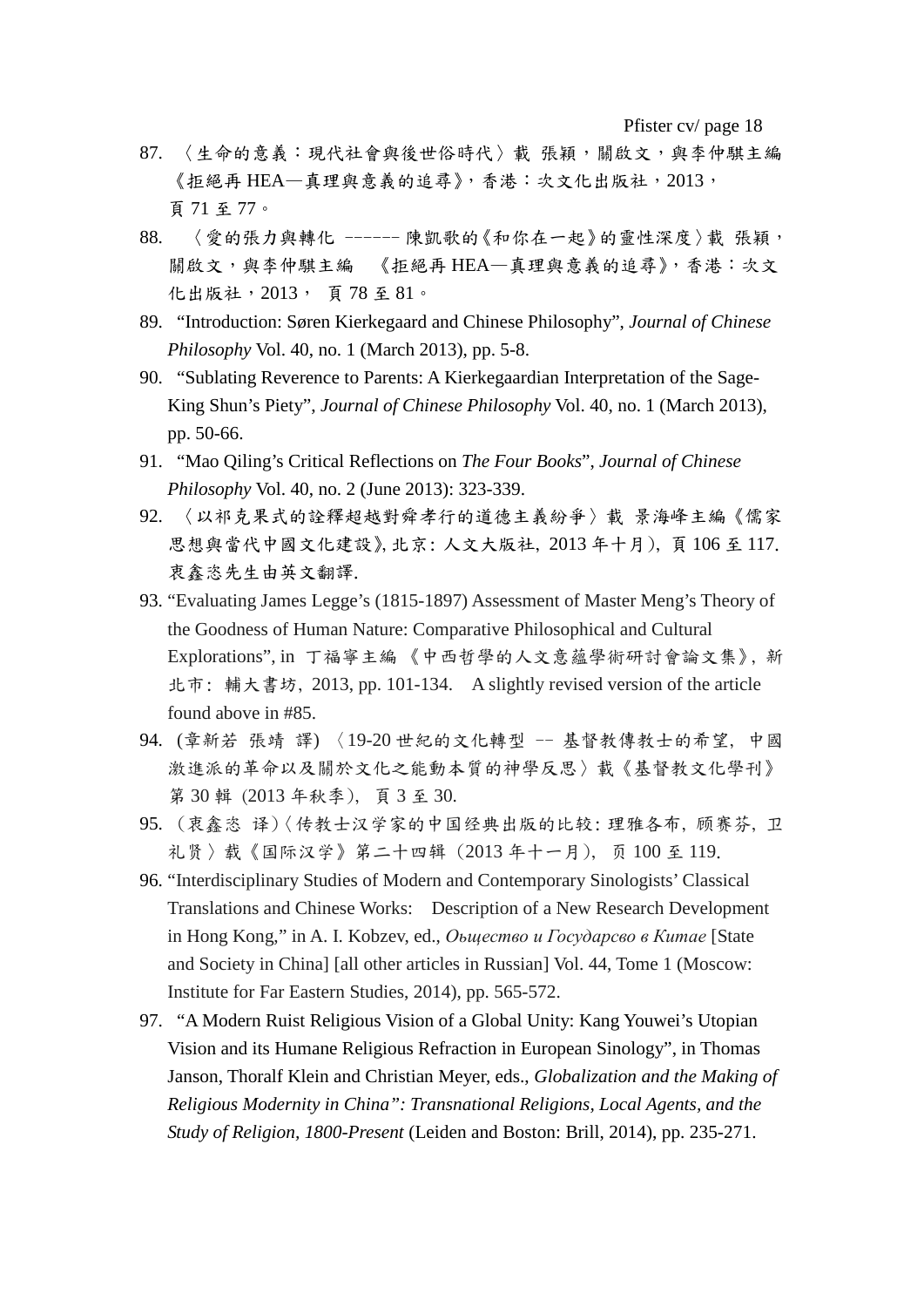- 98. "Classical Debates about the Moral Character of Human Nature in Ancient China", in Jörg Hardy and George Rudebusch, eds., *Ancient Ethics* (Göttingen: Vandenhoeck und Ruprecht Unipress, 2014), pp. 19-31.
- 99. "Reconsidering 19<sup>th</sup> and 20<sup>th</sup> Century Foreign Christian Missionary-Scholars' International Consciousness and Local Conscience from a Transformative Vision of Cultures and Civilizations", in Lu Peng, ed., *The Dimension of Civilization* (Beijing: Chinese Youth Press, 2014), pp. 69-102.
- 100. 〈从文化与文明转变的视野出发:重新考虑 19 世纪与 20 世纪外国基督传 教士学者们的国际意识与本土良心〉载吕澎主编《文明的维度:国际学术研 讨会论文集》,北京:中国青年出版社,2014, 页 31 至 59。
- 101. "Rediscovering the Philosophical Significance of the Category of the Transformative Dimension" in Chung-yi Cheng, ed., *New Directions in Chinese Philosophy* (*New Asia Academic Bulletin 21*) (Hong Kong: New Asia College, 2014): 117-148.
- 102. "James Legge: Linking Chinese Evangelical Spirituality with Cross-Cultural Engagement" in Wright Doyle, ed., *Builders of the Chinese Church: Pioneer Protestant Missionaries and Chinese Church Leaders* (Eugene: Wipf and Stock Publishers, 2015), pp. 65-82.
- 103. "Reverence for Life and Living in Reverence in the 21<sup>st</sup> Century: Meditations of a Ruified Christian", *Yearbook of Chinese Theology 2015*, ed. by Paulos Z. Huang (Leiden: Brill, 2015), pp. 27-52.
- 104. "Questioning the Modern Emergence of 'Zōngjiào' and 'Zhéxué' in Modern Chinese Language and Cultures – Beyond Historical Genealogies to Matters of Legitimization within the Transformation of Cultures", *The International Journal of Chinese Character Studies* / 世界漢字通報 Vol. 1, No. 1 (August 2015), pp. 1-13.
- 105. "Joaquim Angélico de Jesus Guerra (1906-1993): A Brief Biography and Overview of His Portuguese Chinese Classics," in Mechthild Leutner and Hauke Neddermann, eds., *Challenging Narratives: Blind Spots of Sinology*, in *Berliner China Heft* / *Chinese History and Society* Vol. 46 (2015), pp. 25-41.
- 106. "Distinguishing Spiritual Revolution from Military Revolution: Meditations on the Impact of Chinese Literature by Protestant Missionary-Scholars in Late Traditional China", *Ching Feng*, New Series Vol. 13 (2014) [published in the Fall of 2015], pp. 3-34.
- 107. 〈条分缕析,钩沉辑新——哈特马特·瓦拉文斯编著《卫礼贤(1873-1930): 驻华传教士与中国精神财富的传播者》评析〉載《国际汉学》第四期 (2015 年九月), 由岳峰教授翻譯, 頁 185 至 188。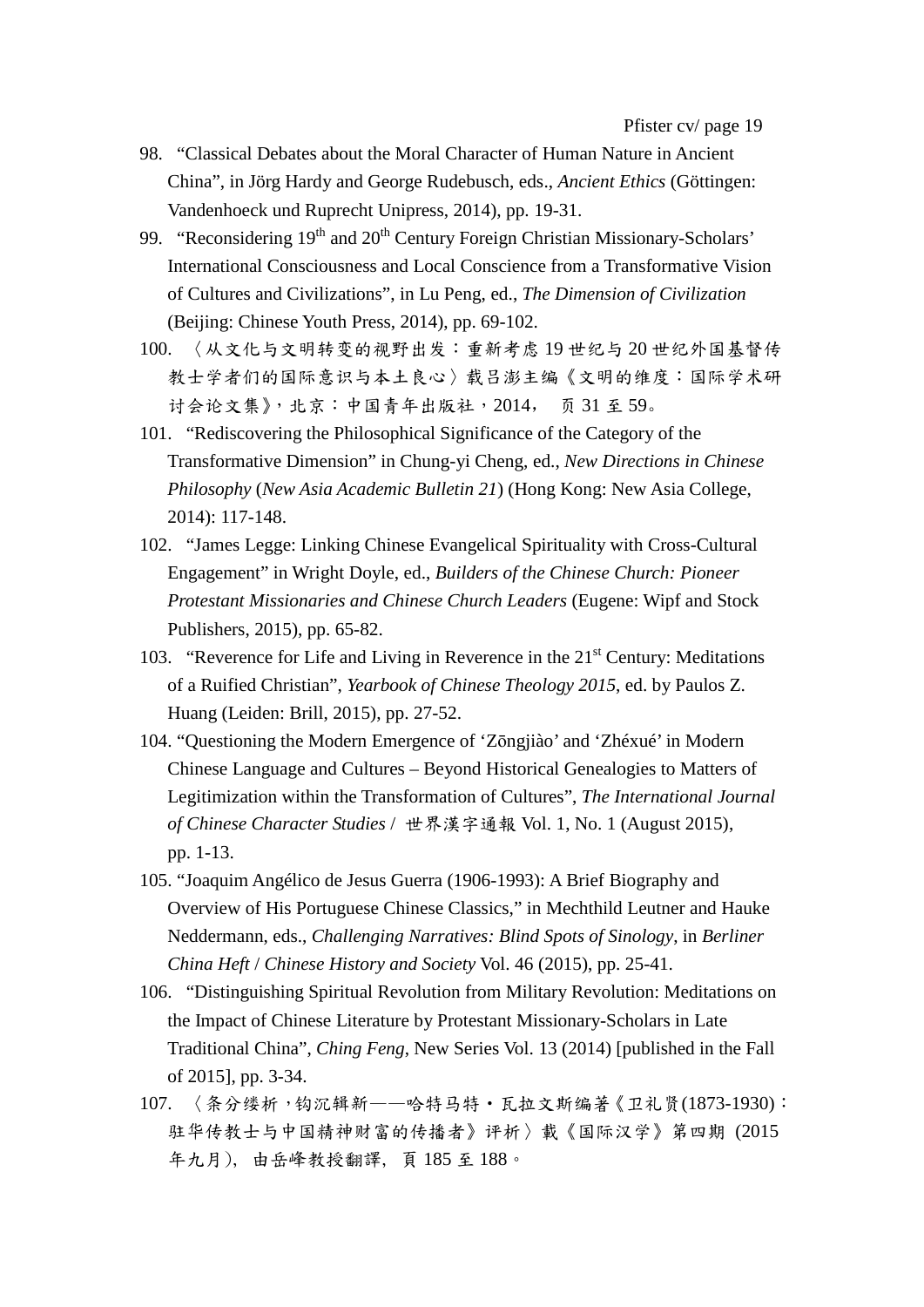- 108. "Reflections on some Bold Aspects of Wolfgang Kubin's Recent Translations of Pre-Qín Classical Texts in German", in Li Xuetao 李雪涛, et al., eds., *Open Horizon: Essays in Honour of Wolfgang Kubin* / Hébì Xī Zhōng: Qìngzhù Gù Bīn Jiàoshòu Qīshí Shǒuchén Wénjí《合璧西中 --- 庆祝顾彬教授七十寿辰文集》 (北京 Beijing: 外语教育与研究出版社 Foreign Language Education and Research Press with the Düsseldorf University Press, 2015 (but made available in December 2016), pp. 152-167.
- 109. "Beyond Moral and Religious Conventionalities: Comparative Metaethical and Ethical Reflections on Zhang Zai (1020-1077) and Paul Tillich (1886-1965)" *Journal of Chinese Philosophy* Vol. 41, no. 4 (December 2014), [published in June 2016], pp. 632-650.
- 110. "The Dynamic and Multi-cultural Disciplinary Crucible in which Chinese Philosophy was Formed," *minima sinica* 2015, issue 1 (published in November 2016), pp. 33-90.
- 111. 〈汉学喜马拉雅山脉的三座新峰 ― 雅金甫, 顾赛芬, 戈振东的生平及作 品〉载《世界汉学》第十六卷 (二零一六年) , 页 113 至 145。
- 112. 〈花之安笔下的传统儒家教义及孝道礼仪〉载《汉风》第一卷 (二零一六年), 页 87 至 102。
- 113. "Ruist Traditions of Revenge and Alternative Resources for Ruist-Inspired Reconciliation", in Annika Frieberg and C. K. Martin Chung, eds., *Reconciling with the Past: Resources and Obstacles in a Global Perspective* (London: Routledge, 2017), pp. 69-82.
- 114. "Engaging a Pushing-Hands Approach To [Research on] Translation Histories", *minima sinica* Vol. 28, no. 1 (2016), pp. 99-139.
- 115. (with Liu Jihua) "An Indigenous CIM Medical Missionary and National Hero: Unveiling Complexities in the Story of Dr. Kao Gin-Cheng", in Paul Woods, ed., *Shaping Christianity in Greater China: Indigenous Christians in Focus* (Oxford: Regnum Books International, 2017), pp. 133-151.
- 116. "Whole Person Education and A Christian Philosophy of Teaching: Theological, Hermeneutic and Cultural Orientations informing Christian Principles of Teaching." In a volume of collected essays entitled *Whole Person Education: Sino-West Dialogue* / 中西对话:全人教育 (Taipei: National Taiwan Normal University Press, 2017), pp. 180-189.
- 117. "Paul Tillich and Zhāng Zài: Fellow Pilgrims Seeking New Peace in Trembling Worlds," in Ka-fu Keith Chan and Yau-nang William Ng, eds., *Paul Tillich and Asian Religions* (Berlin: Walter de Grugyer Gmbh, 2017), pp. 199-220.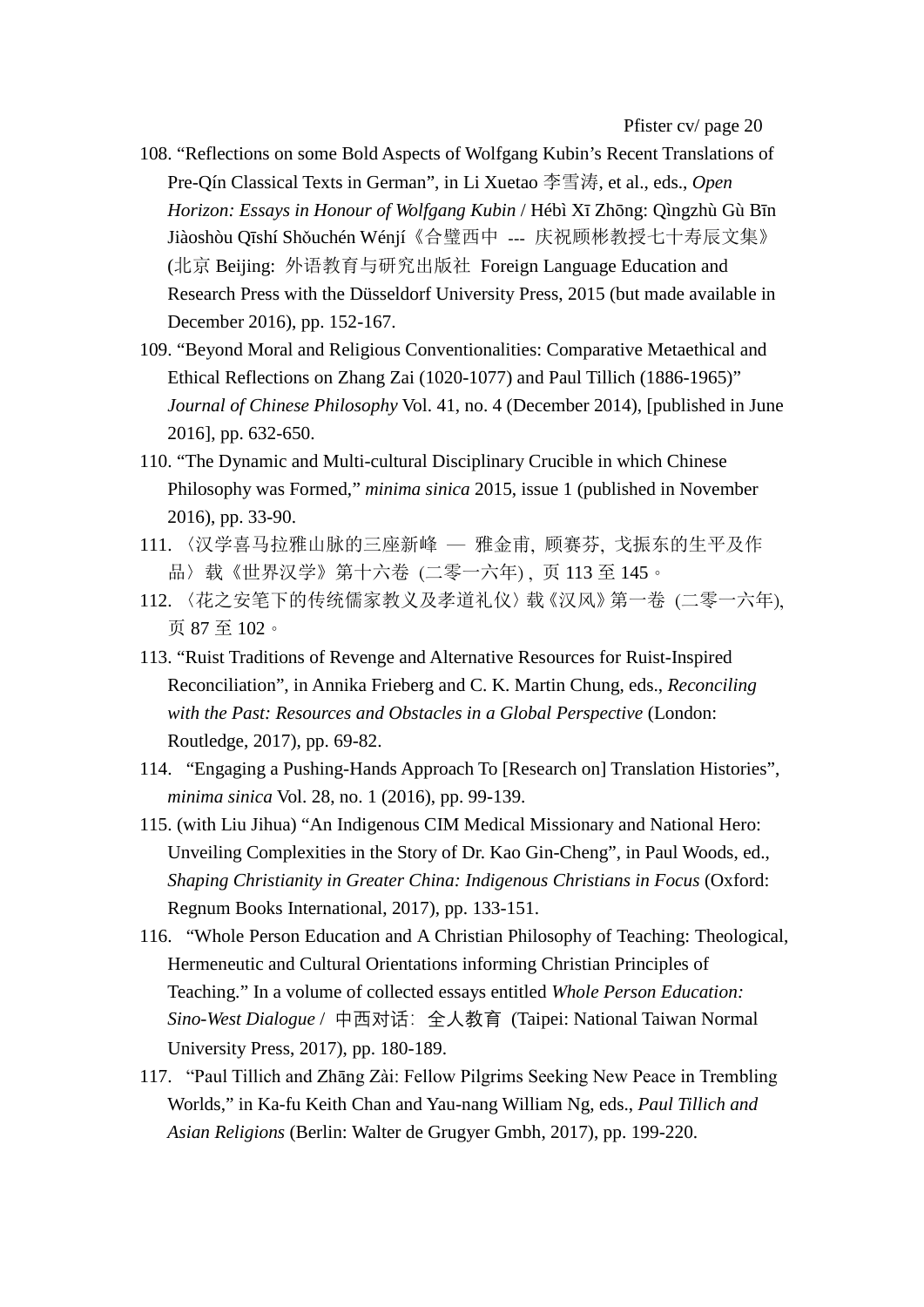- 118. "Ubication: A Phenomenological Study about Making Spaces Sacred," *International Communication of Chinese Culture* [Beijing and Heidelberg] vol. 4, no. 3 (August 2017), pp. 393-411.
- 119. "Comparative Ethical Questions on the Quandaries involved in the Contemporary Phenomenon of 'Human Flesh Search [Engines]' in the PRC", *Modernos e Contemporáneos: Revista de Filosofia do IFCH da Universidade Estadual de Campinas* (Brazil) vol. 1, n. 1 (January/June 2017), pp. 127-144. In spite of the date of this issue, it was actually published in April 2018.
- 120. "Dislodging Mundane Wisdom: The Inner Chapters of the Zhuangzi and the New Testament Gospels," in Karyn Lai, Rick Benitez and Hyun Jin Kim, eds., *Cultivating a Good Life in Early Chinese and Ancient Greek Philosophy: Perspectives and Reverberations* (London: Bloomsbury Academic, 2019), pp. 162-173.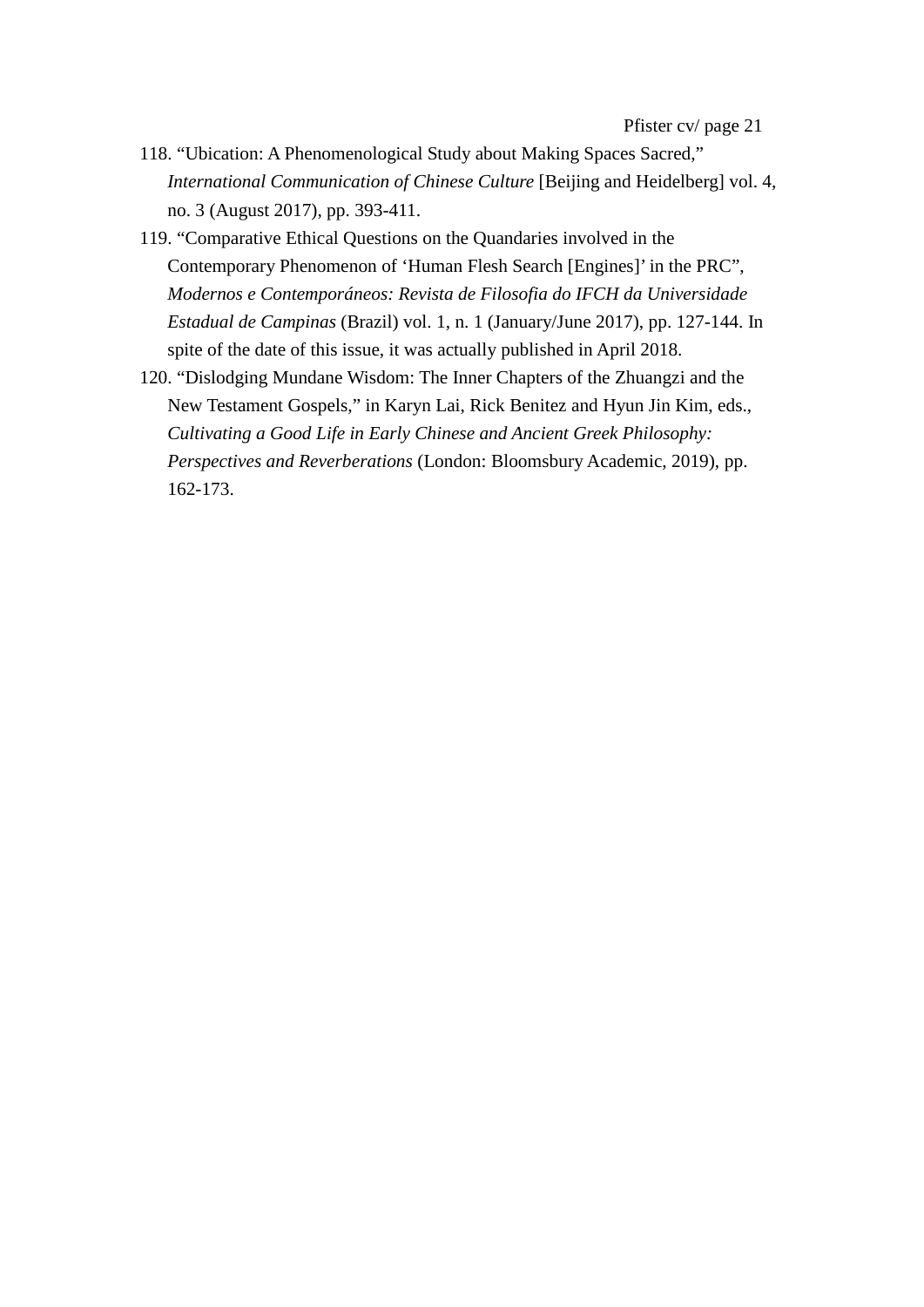### *Published Sermons:*

- 121. "Olympic Dimensions of Christian Spirituality V: The Victor's Wreath of Life" in University Baptist Church's《大浸家訊》(March 2005), pp. 8-20.
- 122. "Four Hands on the Cross: Isaiah 53: 6-12" in University Baptist Church's 《大浸家訊》(May 2005), pp. 14-24.
- 123. "Seeking a Comprehensive Peace: Learning How to Overcome Terror Matthew 2: 7-18" in University Baptist Church's 《大浸家訊》(March 2006), pp. 12-20.
- 124. "Seeking a Comprehensive Peace: Peacemaking Across the Gender Divide Ephesians 5: 15-21" in University Baptist Church's《大浸家訊》 (September 2006), pp. 11-22.
- 125. "Producing Harmony within Modern Families Focusing on Marriage" (Scriptural Text: Ephesians 5: 15-33) in University Baptist Church's《大浸家訊》 (December 2006), pp. 15-24.
- 126. "Striving toward the Narrow Door in Christian Spirituality" (Scriptural Texts: Luke 13: 22-30; 16: 16-17; Hebrews 12: 1-3),《天人之聲》(*Voice of Heavenly People*) 190 (2007), pp. 28-30.
- 127. "Spiritual Empowerment in a Troubled World: I. Overcoming Weariness" (Scriptural Text: Hebrews 12: 1-3), in University Baptist Church's《大浸家訊》 (January 2009), pp. 20-30.
- 128. 〈基督宗教文化的神學基礎: 和好〉(Scriptural Texts: Matthew 5: 21-26 and 2 Corinthians 5: 16-21), in University Baptist Church's《大浸家訊》 (January 2009), pp. 31-35.
- 129. "Words on the Way toward Life and Truth: I. Paradoxes of the Incarnation" (Scriptural Texts: John 1: 10-14; Philippians 2: 5-11), in University Baptist Church's《大浸家訊》 (April 2010), pp. 20-30.

### *Major Articles in English Translation***:**

- 130. "The Passageway to Enlightenment: On Xie Fuya's `Mystical Union'" by Chén Yǒngtāo, Nánjīng Union Theological Seminary, in *Chinese Theological Review* 9 (1994), pp. 123-146.
- 131. "A Few Problems Related to Nineteenth Century Chinese and Western Philosophies and their Cultural Interaction" by Yuǎn Wěishí, Zhōngshān University, Guǎngzhōu, Guǎngdōng, PRC, in *Journal of Chinese Philosophy* 22:2 (June 1995), pp. 153-192.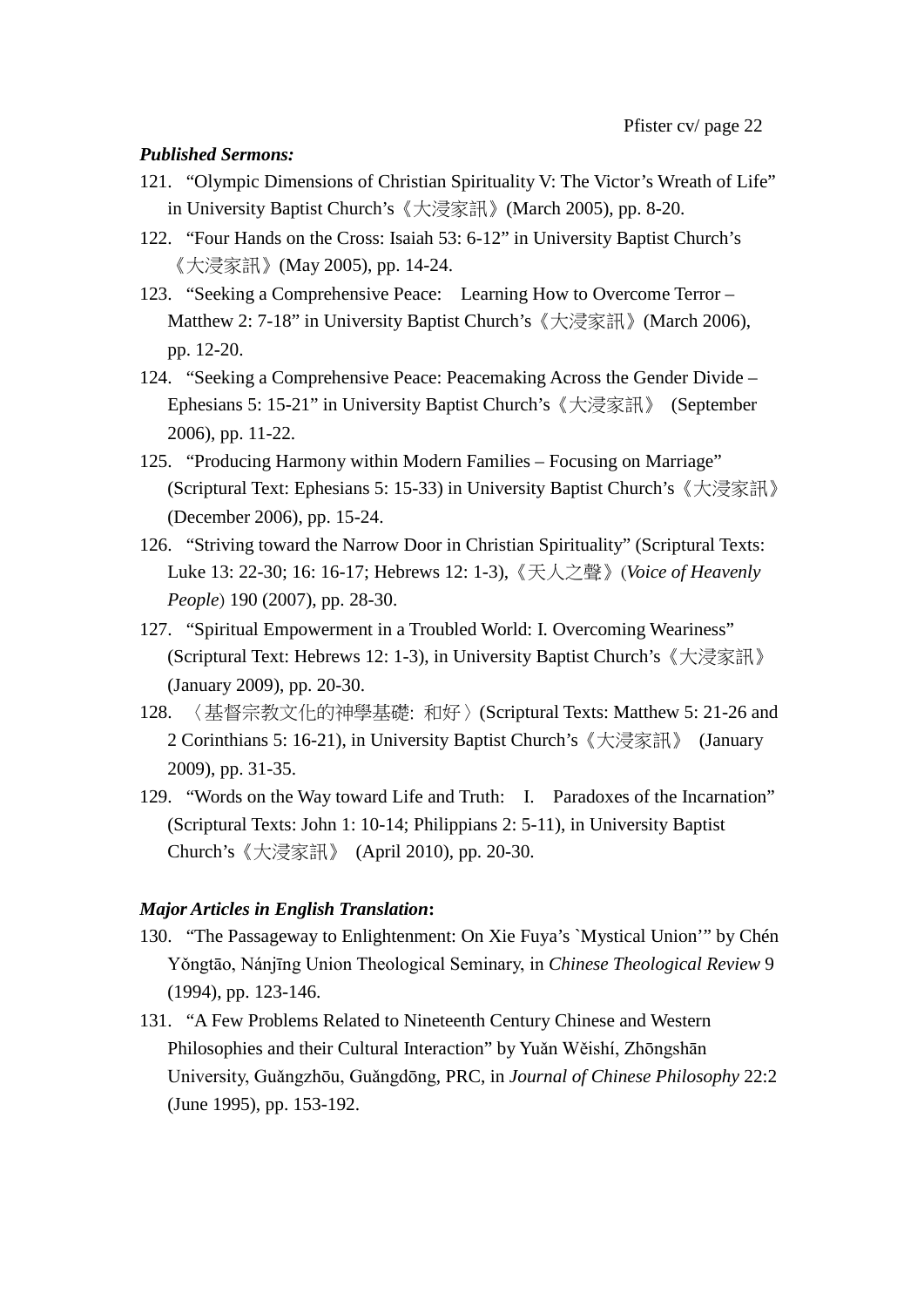### *Book Reviews***:**

- 132. David Mungello, ed., *The Chinese Rites Controversy: Its History and Meaning* for *Sino-Western Cultural Relations Journal* 18 (1996), pp. 66-68.
- 133. David Mungello, *The Forgotten Christians of Hangzhou* for *Journal of Chinese Religions* 24 (Fall 1996), pp. 220-224.
- 134. Michael Loewe, ed., *Early Chinese Texts: A Bibliographic Guide* for *Journal of Chinese Philosophy* 24:1 (March 1997), pp. 129-133.
- 135. Jonathan Spence, *God's Chinese Son: The Taiping Heavenly Kingdom of Hong Xiuquan* for the *Journal of the History of Christianity in Modern China* 7 (1998), pp. 138-149.
- 136. "Along the Road of Ruist-Christian Religious and Philosophical Dialogues: A Critical Review of John H. Berthrong's *All Under Heaven: Transforming Paradigms in Confucian-Christian Dialogue* for *Ching Feng* 41:2 (June 1998, published in 1999), pp. 199-224.
- 137. Review of Jost Zetzsche's *Bible in China: The History of the Union Version or The Culmination of Protestant Missionary Bible Translation in China* for the *Journal of the History of Christianity in Modern China* 3 (2000) [printed in 2002], pp. 137-140.
- 138. Feature Book Review of Lian Xi's *The Conversion of Missionaries: Liberalism in American Protestant Missions in China, 1907-1932* for the *Journal of the History of Christianity in Modern China* 5 (2002/2003) [printed in 2004], pp. 113-123.
- 139. Review of Robin R. Wang, ed., *Chinese Philosophy in an Era of Globalization* for the *Journal of Chinese Religions* 32 (2004), pp. 278-281.
- 140. Review of Armand M. Nicholi, Jr., *The Question of God: C. S. Lewis and Sigmund Freud Debate God, Love, Sex, and the Meaning of Life* (New York: Free Press, 2002), published in《十好本書》for the HKBU Christian Emphasis Week, Academic Year 2006-2007, pp. 12-13.
- 141. Review of Hartmut Walravens, *Richard Wilhelm (1873-1930). Missionar in China und Vermittler chinesischen Geistesguts*. In *Journal of Chinese Philosophy* 36:3 (September 2009), pp. 493-498.
- 142. Review of Fan-Lan Hsieh, *A History of Chinese Christian Hymnody: From Its Missionary Origins to Contemporary Indigenous Productions*. In *International Bulletin of Missionary Research* 34:4 (October 2010), pp. 240-241.
- 143. Review of *A History of Chinese Christian Hymnody: From Its Missionary Origins to Contemporary Indigenous Productions*. In *Journal of the History of Christianity in Modern China* Vol. 9 (2012), pp. 106-110.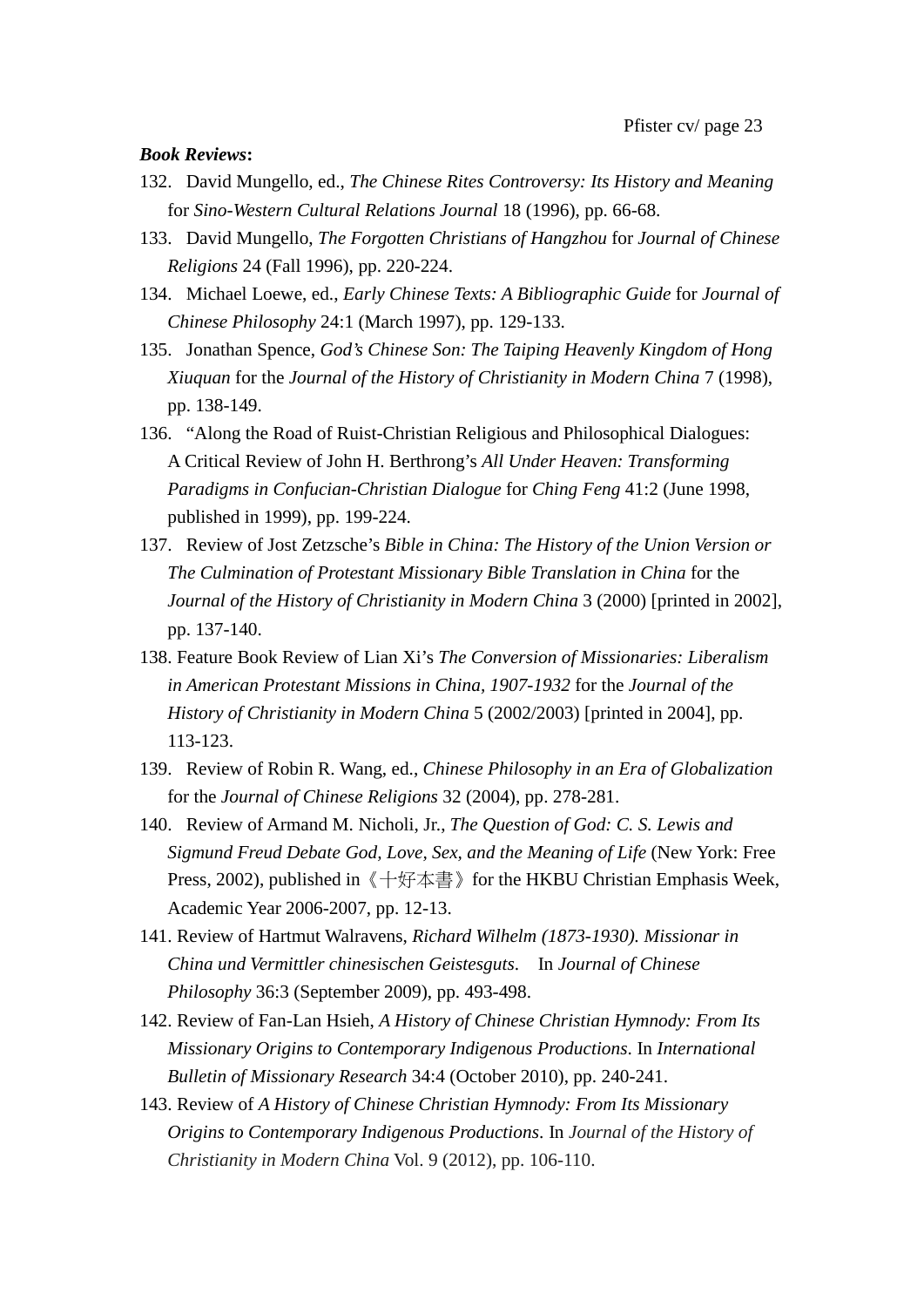- 144. Review of *The Chinese Face of Jesus Christ – Volume 3b*. In *Journal of the History of Christianity in Modern China* Vol. 9 (2012), pp. 111-115.
- 145. Review of *Negotiating Religious Gaps: The Enterprise of Translating Christian Tracts by Protestant Missionaries in Nineteenth-Century China*. In *Literature and Theology*. Published online July 3013, subsequently in Vol. 28, No. 2 (June 2014), pp. 236-238.
- 146. "Rethinking Reconstructionist Confucianists' Rethinking", a review of Ruiping Fan's book, Reconstrucionist Confucianism. In *Dao* Vol. 13, no. 3 (Sept. 2014), pp. 395-401. Published online July 2014, DOI 10.1007/s11712-014-9386-x.
- 147. Book review on Barry Allen's volume, *Striking Beauty*, for the *Journal of Aesthetics and Art Criticism* Vol. 74, no. 4 (Fall 2016): 100-102.

31 other articles (in journals and books), and one video forthcoming, and one series of ten volumes of English-Chinese translation works currently being discussed:

- Revised version of a Chinese introductory essay to the whole set of James Legge's *Chinese Classics*, initially published by East China Normal University Press in 2010, to be republished in *International Sinology*《國際漢學》.
- Five articles on "Ho Tsun-sheen", "Griffith John", "Solomon Caesar Malan", "Arnold Yeung Muk Kuk", and "John E. Su" for the *Encyclopedia of the Bible and Its Reception* (Berlin: Walter de Grutyer Pub. Co.). Articles on Ho Tsun-sheen (Oct. 2013), S. C. Malan (Feb. 2015), and Griffith John (Feb. 2016) already completed and submitted.
- **"** "Refining the Boundaries and Standards for  $21<sup>st</sup>$  Century International Scholarship about 19<sup>th</sup> and 20<sup>th</sup> Century Christian Missionaries in China", for the proceedings of an International Conference on Sinology and Cross-Cultural Currents held at Zhejiang University in Hangzhou in 2012, status unannounced.
- Four articles on Solomon Caesar Malan (1812-1894) one on the "surprises" within his Christian works, one on the Malan Library, one on his readings of Tibetan proverbs and relationship to the "Father of Tibetology in Europe", and, finally, one on the study of his three volume work and its related manuscript entitled Original Notes on the Book of Proverbs – for volume to be published by *Monumenta Serica*, forthcoming in 2018.
- "Trumping the Myth of Ruist Secularity: The Missiological Significance of Independent Evidence about Theistic Yearnings among Chinese Literati in the Ming and Qing Dynasties", in a volume edited by Lars Laaman and others related to 19th Century Protestant Missionaries and their context, to be published by Brill in 2014, but no word received so far.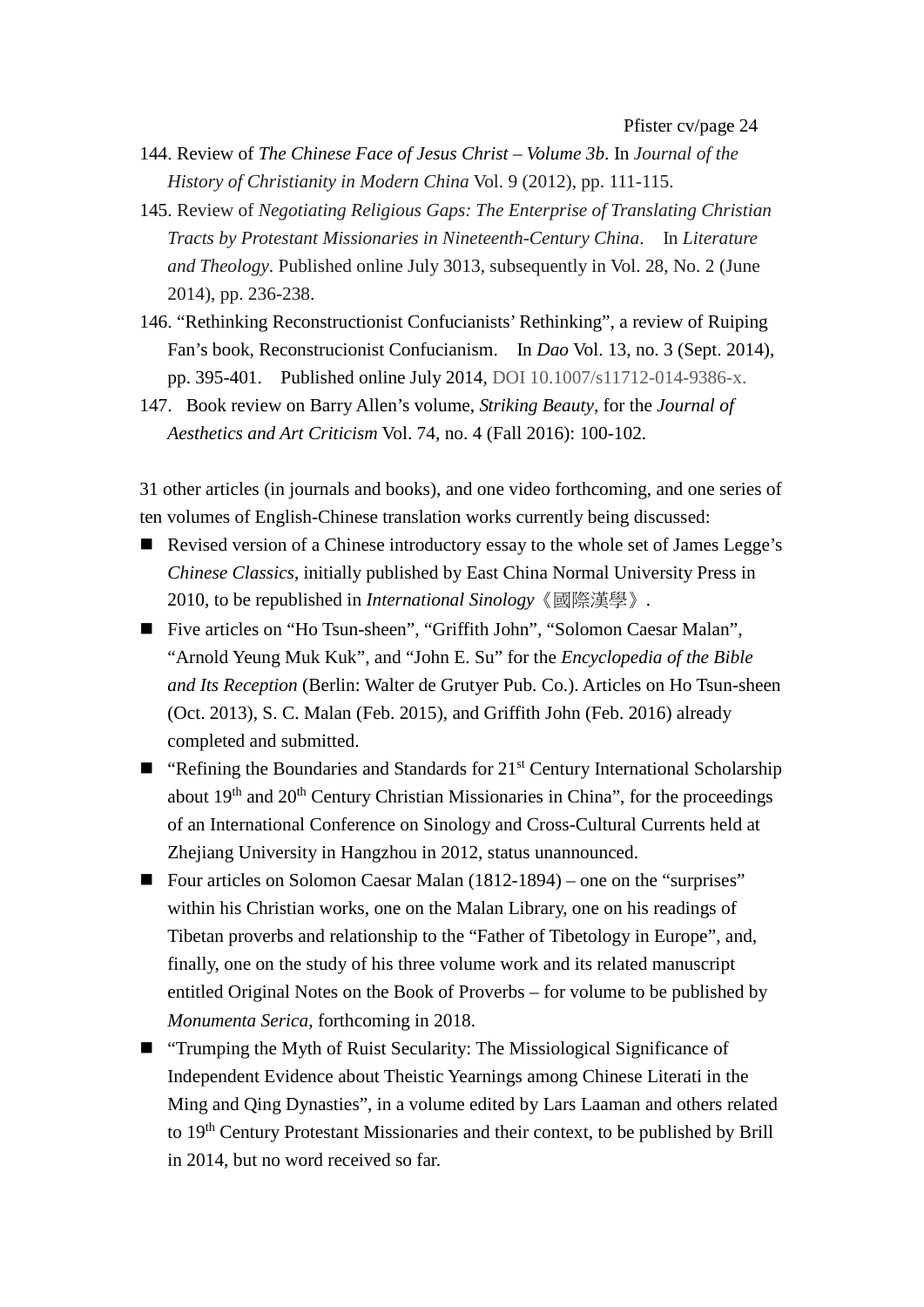- "A Comparative Grammatological Overview and Initial Interpretive Problems Related to Séraphin Couvreur's 顧賽芬 (1835-1919) *Les Quatres Livres*", to appear in the Proceedings of a Conference on Missionary Sinology held at Fu Jen University, Taipei, 3-4 January 2014. To be published in Fall 2016.
- "Values and Limits of a Hermeneutics of Suspicion in dealing with the Works of Missionary-Scholars", in Proceedings of the Institute of Oriental Manuscripts, Russian Academy of Sciences, St. Petersburg, Russia, timing unconfirmed.
- Essay on "Christian Diversity in China during the Past 200 Years: Post-Secular Visions and Their Scholarly Significance" as the Earl Pope Memorial Lecture at Lafayette College, 14 April 2015. Seeking further publication in a monograph.
- "The Contemporary Pedagogical Value of Breaking Through the "China-West" Epistemological Category and Its Potentials for Future Cultural Renewal: Illustrated by Reference to the HKBU Sinological Library Housed in the Jao Tsung-I Academy of Sinology", *Bulletin of the Jao Tsung-Yi Academy of Sinology*, forthcoming in 2017.
- Article on "Ten hermeneutic limits to James Legge's sinological authorship", and partial involvement in the creation of a lengthy bibliography on secondary sources in scholarship in James Legge, for a monograph to be published by the Bulletin of the Jao Tsung-I Academy of Sinology in 2017.
- $\blacksquare$  "Running the 20<sup>th</sup> Century Chinese Cultural Gauntlet as a Professional Philosopher: Feng Youlan's Notable and Troubled Career", originally written for a volume edited by David Elstein on Contemporary Confucianism, but now to appear in volume by this author on *Vital Post-Secular Perspectives on Chinese Philosophical Issues* to be published by Lexington Books in 2019.
- "On the Demystification of the Mysteries in Classical Ruism: Post-Secular Musings on The *Zhōngyōng*", for a volume edited by Ian Sullivan and Josh Mason, entitled *One Corner of the Square: Forward Looking Reflections from the Students of Roger T. Ames*. Prepared on 5 Sept. 2016, to be published in 2017 (still not confirmed by March 2018).
- "Thematic Distinctives of the First Fifty Years of *Monumenta Serica* (1935-1985)" (pp. 75-96) in Peter Adamek and Mei-ting Huang, eds., *The 80th Anniversary of Monumenta Serica: Monumenta Serica and Western Sinology*, to be published in 2017 (still not confirmed by March 2018).
- Article on "Zhu Xi and Christianity" (31,500 words), Chapter 30 of the *Dao Companion on the Philosophy of Zhu Xi*, edited by HUANG Yong and NG Kai Chiu. Book scheduled for publication in 2019 by Springer Verlag.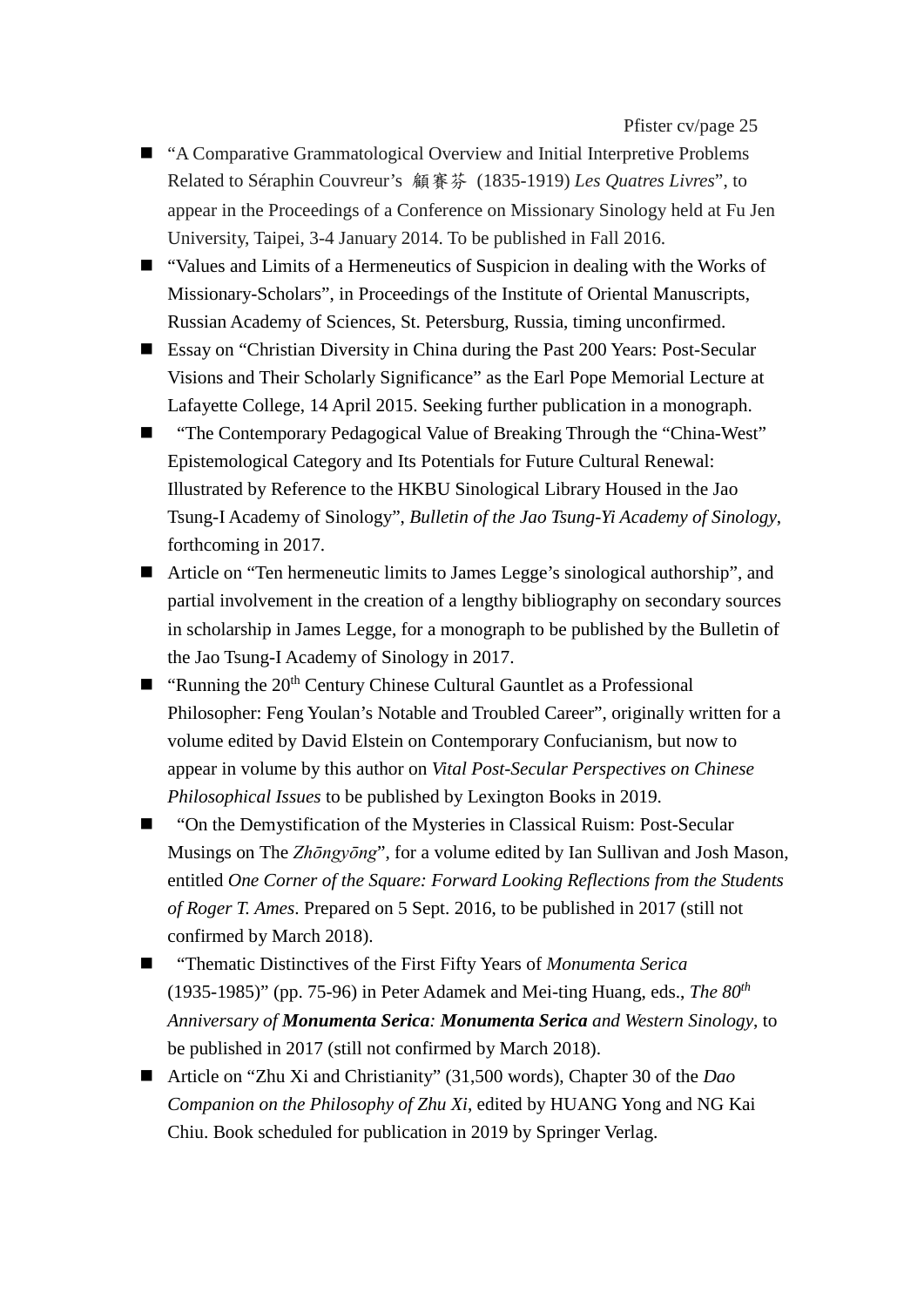- "A Fabergé Sinologist Among Russian Orthodox Monks? My Discoveries of Iakinf's (1777-1853) Versions of The Four Books," to be published in a collection of essays presented during a workshop on Russian Orthodox Works in Chinese, held at the City University of Hong Kong on 25 November 2016. It will be published by the Orthodox Books Press in Hong Kong.
- "Christian Inquiries into the Nature of the Technical Environment, and Ways toward Redemption in its Embeddedness", to be published as a series of video lectures on "Redeeming Technology", edited by Leung Wing-Tat and Mike Brownnut. Lecture given and recorded in Hong Kong at Lumina College during a morning seminar on the topic, December 2, 2017.

<http://faithandscience.hku.hk/events/workshops/redeeming-technology-2.html> Now being prepared in a book format, the proposal to be submitted to Lexington Press in early March 2019.

- "Feng Youlan's Contributions to Chinese Philosophy in Three Dialectical Phases" for volume edited by David Elstein for a *Dao Companion to Contemporary Chinese Philosophy*, revised and submitted under a new title, "Feng Youlan's Philosophical Journey", being finalized for publication in 2019.
- $\blacksquare$  "The Reformation from the vantage points of Michelangelo and late 19<sup>th</sup> Century Ruist Reformers", for an issue of Ching Feng dedicated to "The Reformation and Asian Culture," celebrating the quincentennial of the German Reformation, edited by the Centre for Sino-Christian Studies, HKBU. Presented in 2017, prepared for publication in 2019.
- "Two Overlooked  $20<sup>th</sup>$  Century Roman Catholic Sinologists' Contributions to Zhu Xi Studies: Case Studies of the German Benedictine, Olaf Graf (c. 1900 – c. 1980), and the Portuguese Jesuit, Joaquim Guerra (1908-1993)", to be published in a Chinese translation of the original English version in *World Sinology* 世界汉学 (Beijing) in a future issue (possibly in 2019).
- "Crossing Over the Line: Obtrusive Neon-Light Crosses, New Religious Laws, and Questions over Civil Society in Contemporary PRC", to be included in a volume dealing with Civil Society in Greater China edited by Seguire Shun Hing CHAN and others, to be published by Brill in 2019.
- Serving as intellectual consultant for a series of ten small "handbook" volumes of German-Chinese bilingual texts put into English-Chinese bilingual texts of Prof. Wolfgang Kubin's new series of ten books of classical Chinese philosophical texts (already published between 2011-2019 by Herder Verlag). In discussion with Herder representatives and their American affiliate to have the English renderings completed by Christina Pfister (my niece) in consultation with myself.